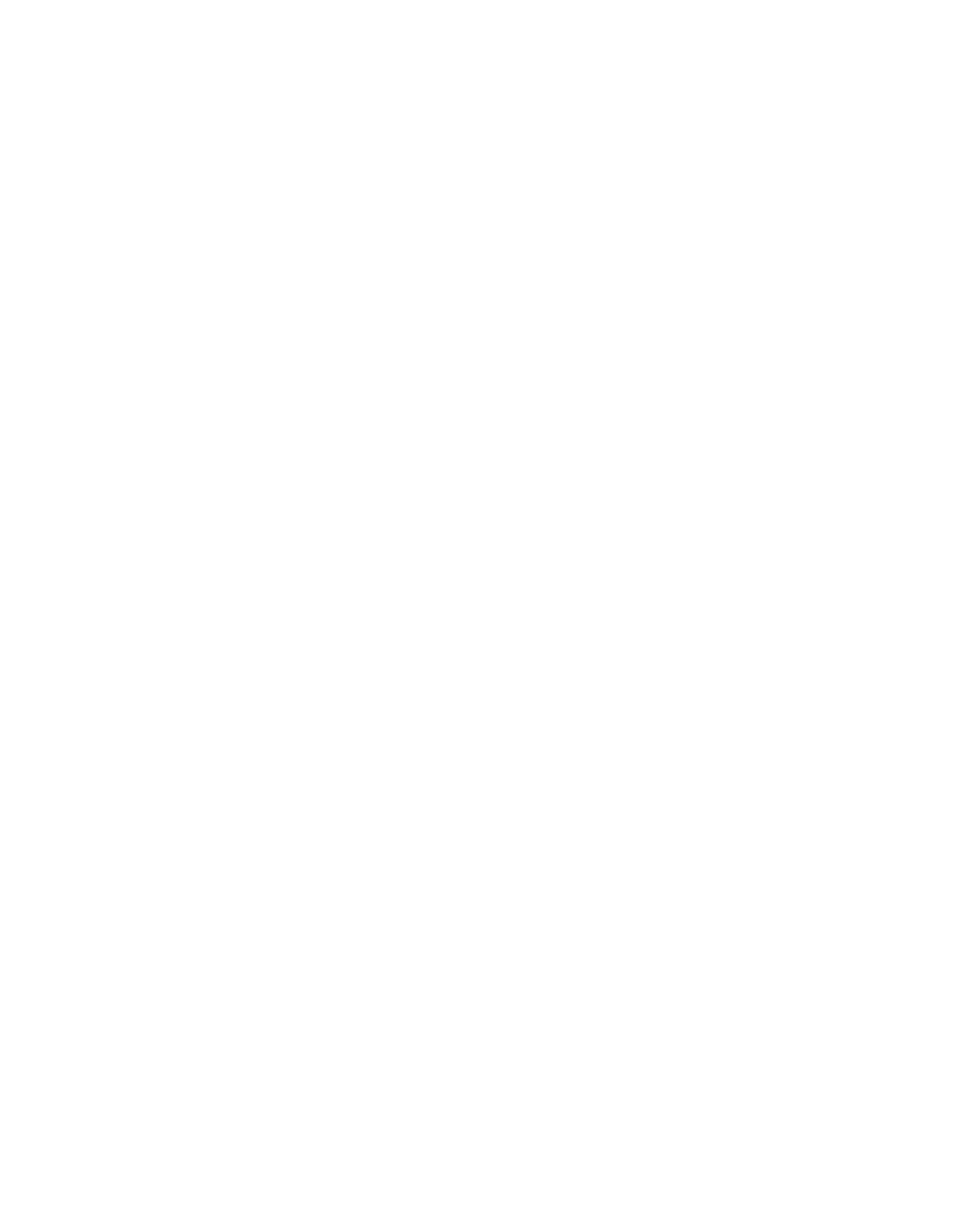## **NIOSH Skin Notation (SK) Profile**

*p***-Phenylene Diamine [CAS No. 106–50–3]**

**DEPARTMENT OF HEALTH AND HUMAN SERVICES** Centers for Disease Control and Prevention National Institute for Occupational Safety and Health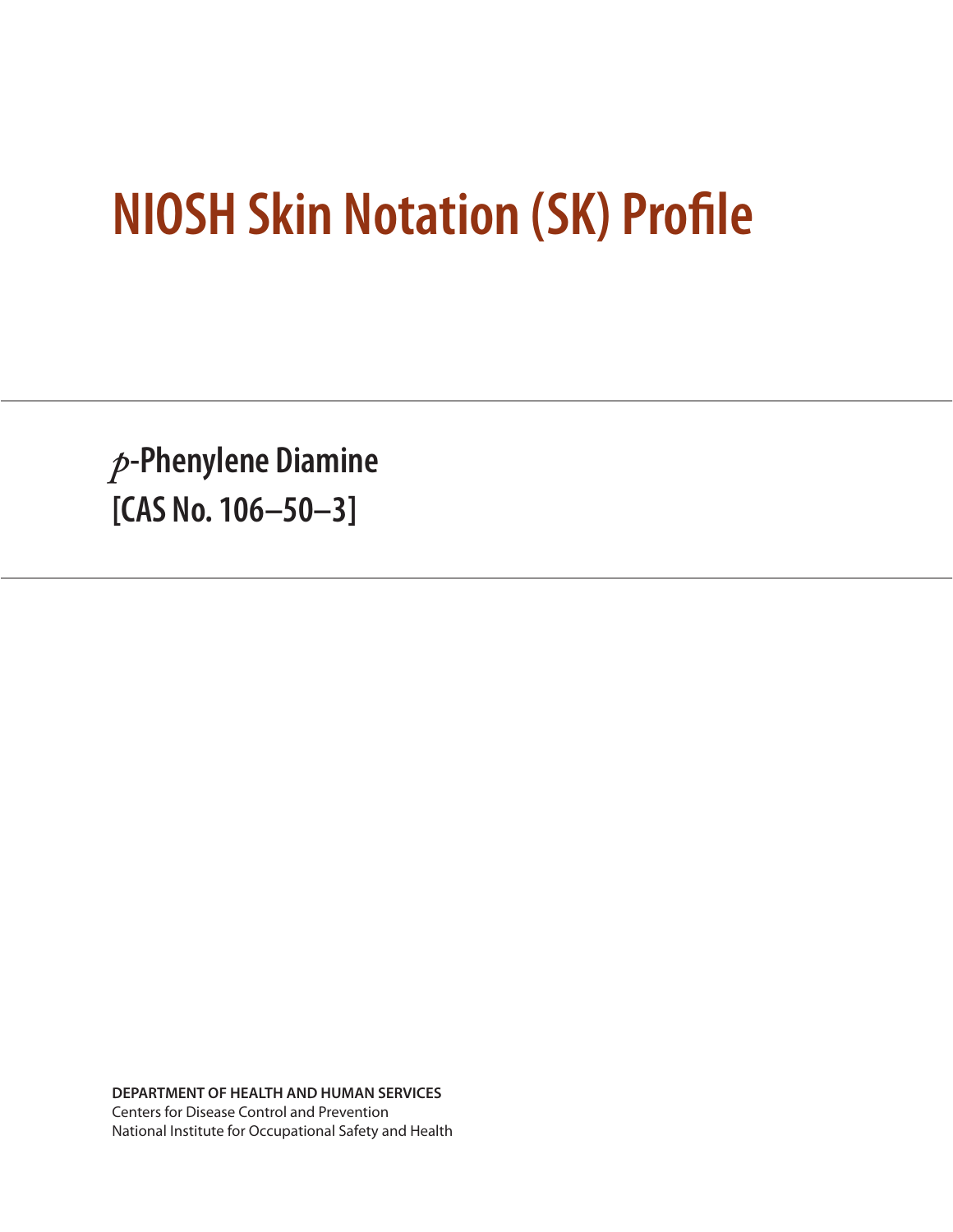**This document is in the public domain and may be freely copied or reprinted.**

## **Disclaimer**

Mention of any company or product does not constitute endorsement by the National Institute for Occupational Safety and Health (NIOSH). In addition, citations to Web sites external to NIOSH do not constitute NIOSH endorsement of the sponsoring organizations or their programs or products. Furthermore, NIOSH is not responsible for the content of these Web sites.

## **Ordering Information**

To receive documents or other information about occupational safety and health topics, contact NIOSH at

Telephone: **1–800–CDC–INFO** (1–800–232–4636) TTY: 1–888–232–6348 E-mail: cdcinfo@cdc.gov

or visit the NIOSH Web site at **www.cdc.gov/niosh**.

For a monthly update on news at NIOSH, subscribe to *NIOSH eNews* by visiting **www.cdc.gov/niosh/eNews.**

DHHS (NIOSH) Publication No. 2011–154

April 2011

Safer • Healthier • People™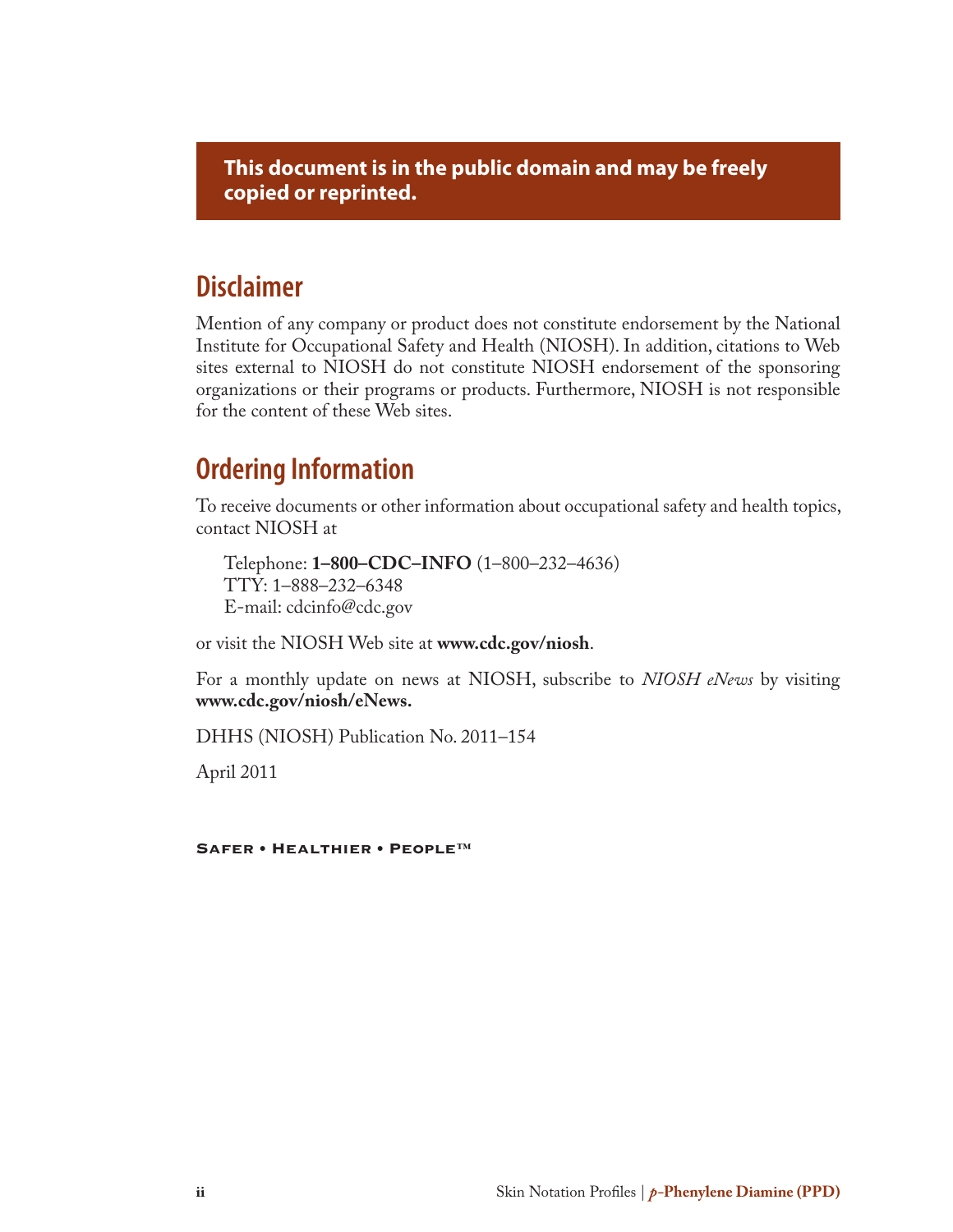## **Foreword**

As the largest organ of the body, the skin performs multiple critical functions, such as serving as the primary barrier to the external environment. For this reason, the skin is often exposed to potentially hazardous agents, including chemicals, which may contribute to the onset of a spectrum of adverse health effects ranging from localized damage (e.g., irritant contact dermatitis and corrosion) to induction of immune-mediated responses (e.g., allergic contact dermatitis and pulmonary responses), or systemic toxicity (e.g., neurotoxicity and hepatoxicity). Understanding the hazards related to skin contact with chemicals is a critical component of modern occupational safety and health programs.

In 2009, the National Institute for Occupational Safety and Health (NIOSH) published *Current Intelligence Bulletin (CIB) 61: A Strategy for Assigning New NIOSH Skin Notations* [NIOSH 2009–147]. This document provides the scientific rationale and framework for the assignment of multiple hazard-specific skin notations (SK) that clearly distinguish between the systemic effects, direct (localized) effects, and immunemediated responses caused by skin contact with chemicals. The key step within assignment of the hazard-specific SK is the determination of a substance's hazard potential, or its potential for causing adverse health effects as a result of skin exposure. This determination entails a health hazard identification process that involves use of the following:

- Scientific data on the physicochemical properties of a chemical
- Data on human exposures and health effects
- Empirical data from in vivo and in vitro laboratory testing
- Computational techniques, including predictive algorithms and mathematical models that describe a selected process (e.g., skin permeation) by means of analytical or numerical methods.

This *Skin Notation Profile* provides the SK assignment and supportive data for *p*phenylene diamine (PPD; CAS No. 106–50–3). In particular, this document evaluates and summarizes the literature describing the substance's hazard potential and its assessment according to the scientific rationale and framework outlined in CIB 61. In meeting this objective, this *Skin Notation Profile* intends to inform the audience—mostly occupational health practitioners, researchers, policy- and decision-makers, employers, and workers in potentially hazardous workplaces—so that improved risk-management practices may be developed to better protect workers from the risks of skin contact with the chemical of interest.

> John Howard, M.D. Director, National Institute for Occupational Safety and Health Centers for Disease Control and Prevention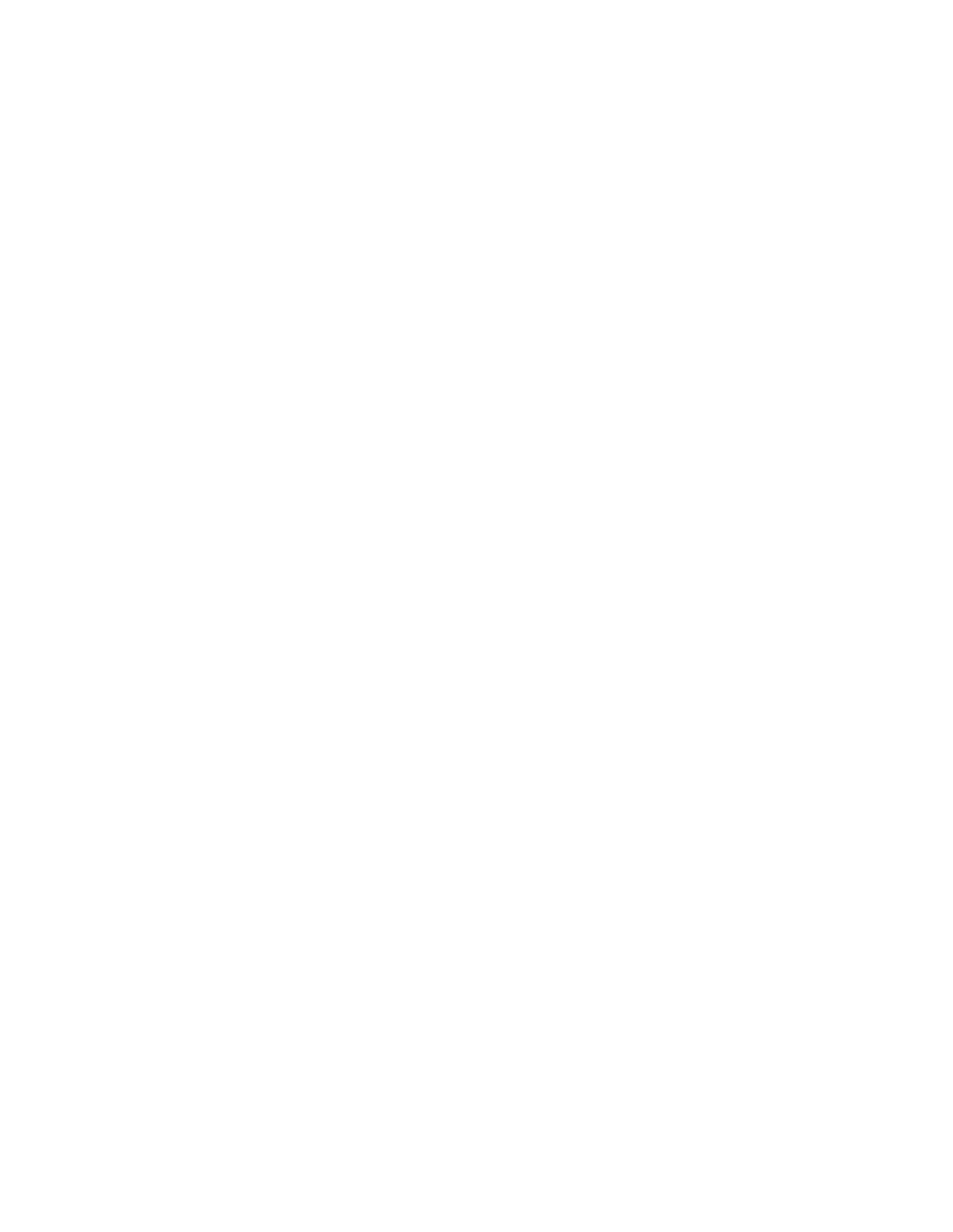## **Contents**

| iii                      |
|--------------------------|
| $\overline{\mathrm{vi}}$ |
| viii                     |
| ix                       |
| 1                        |
| $\mathbf{1}$             |
| $\mathbf{1}$             |
| $\mathbf{1}$             |
| $\mathbf{1}$             |
| $\overline{4}$           |
| 5                        |
| 6                        |
| 6                        |
| 11                       |
| 11                       |
| 13                       |
| 13                       |
|                          |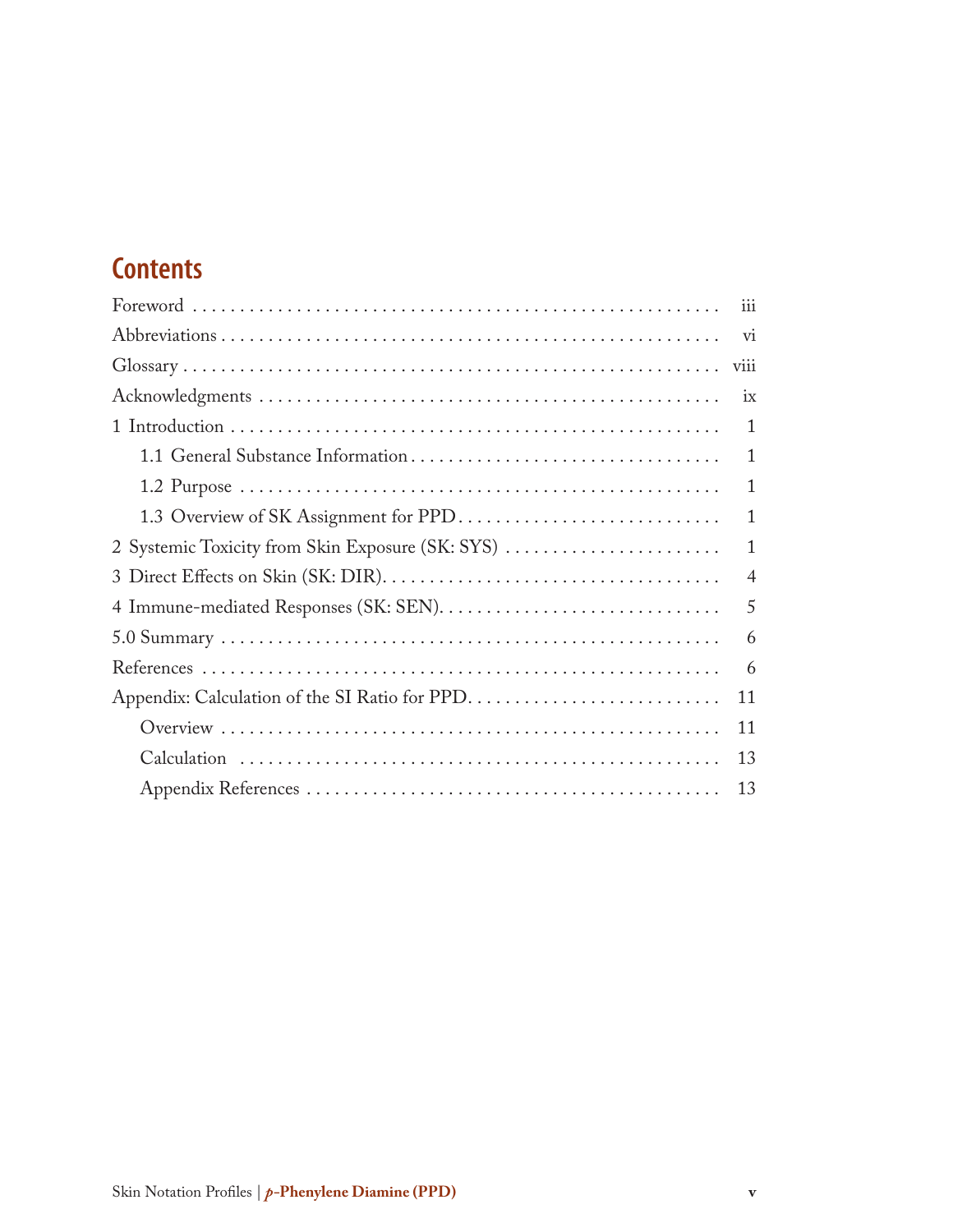## **Abbreviations**

| <b>ACGIH</b>   | American Conference of Governmental Industrial Hygienists                                                              |  |  |
|----------------|------------------------------------------------------------------------------------------------------------------------|--|--|
| <b>CIB</b>     | Current Intelligence Bulletin                                                                                          |  |  |
| $\rm cm^2$     | squared centimeter(s)                                                                                                  |  |  |
| cm/hr          | centimeter(s) per hour                                                                                                 |  |  |
| DEREK™         | Deductive Estimation of Risk from Existing Knowledge                                                                   |  |  |
| <b>DIR</b>     | skin notation indicating the potential for direct effects to the skin<br>following contact with a chemical             |  |  |
| EC             | European Commission                                                                                                    |  |  |
| <b>GHS</b>     | Globally Harmonized System of Classification and Labeling of Chemicals                                                 |  |  |
| <b>GPMT</b>    | guinea pig maximization test                                                                                           |  |  |
| <b>IARC</b>    | International Agency for Research on Cancer                                                                            |  |  |
| (IRR)          | subnotation of SK: DIR indicating the potential for a chemical to be a<br>skin irritant following exposure to the skin |  |  |
| $K_{aq}$       | coefficient in the watery epidermal layer                                                                              |  |  |
| $K_{p}$        | skin permeation coefficient                                                                                            |  |  |
| $K_{pol}$      | coefficient in the protein fraction of the stratum corneum                                                             |  |  |
| $K_{\rm psc}$  | permeation coefficient in the lipid fraction of the stratum corneum                                                    |  |  |
| $LD_{50}$      | dose resulting in 50% mortality in the exposed population                                                              |  |  |
| $LD_{L_0}$     | dermal lethal dose                                                                                                     |  |  |
| $log K_{OW}$   | base-10 logarithm of a substance's octanol-water partition                                                             |  |  |
| m <sup>3</sup> | cubic meter $(s)$                                                                                                      |  |  |
| mg             | milligram(s)                                                                                                           |  |  |
| mg/kg          | milligram(s) per kilogram body weight                                                                                  |  |  |
| mg/kg/day      | milligram(s) per kilogram body weight per day                                                                          |  |  |
| $mg/m^3$       | milligram(s) per cubic meter                                                                                           |  |  |
| mL             | milliliter(s)                                                                                                          |  |  |
| mL/kg          | milliliter(s) per kilogram body weight                                                                                 |  |  |
| <b>MW</b>      | molecular weight                                                                                                       |  |  |
| <b>NIOSH</b>   | National Institute for Occupational Safety and Health                                                                  |  |  |
| <b>NOAEL</b>   | no-observed-adverse-effect level                                                                                       |  |  |
| <b>NTP</b>     | National Toxicology Program                                                                                            |  |  |
| OEL            | occupational exposure limit                                                                                            |  |  |
| <b>OSHA</b>    | Occupational Safety and Health Administration                                                                          |  |  |
| <b>PPD</b>     | $p$ -phenylene diamine                                                                                                 |  |  |
| <b>REL</b>     | recommended exposure limit                                                                                             |  |  |
| <b>RF</b>      | retention factor                                                                                                       |  |  |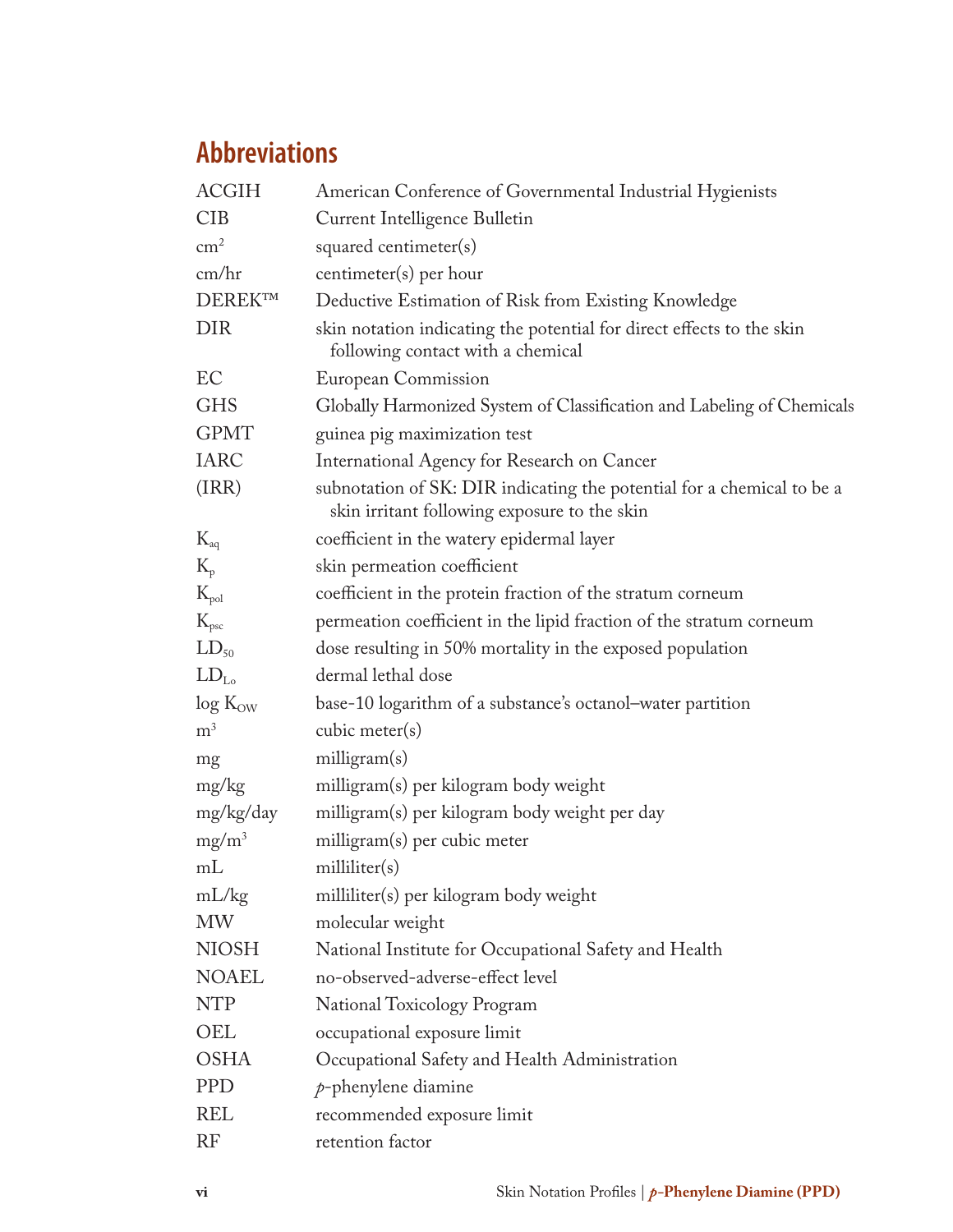| <b>SEN</b>   | skin notation indicating the potential for immune-mediated reactions<br>following exposure of the skin |
|--------------|--------------------------------------------------------------------------------------------------------|
| SI ratio     | ratio of skin dose to inhalation dose                                                                  |
| <b>SK</b>    | skin notation                                                                                          |
| $S_{W}$      | solubility                                                                                             |
| <b>SYS</b>   | skin notation indicating the potential for systemic toxicity following<br>exposure of the skin         |
| <b>USEPA</b> | United States Environmental Protection Agency                                                          |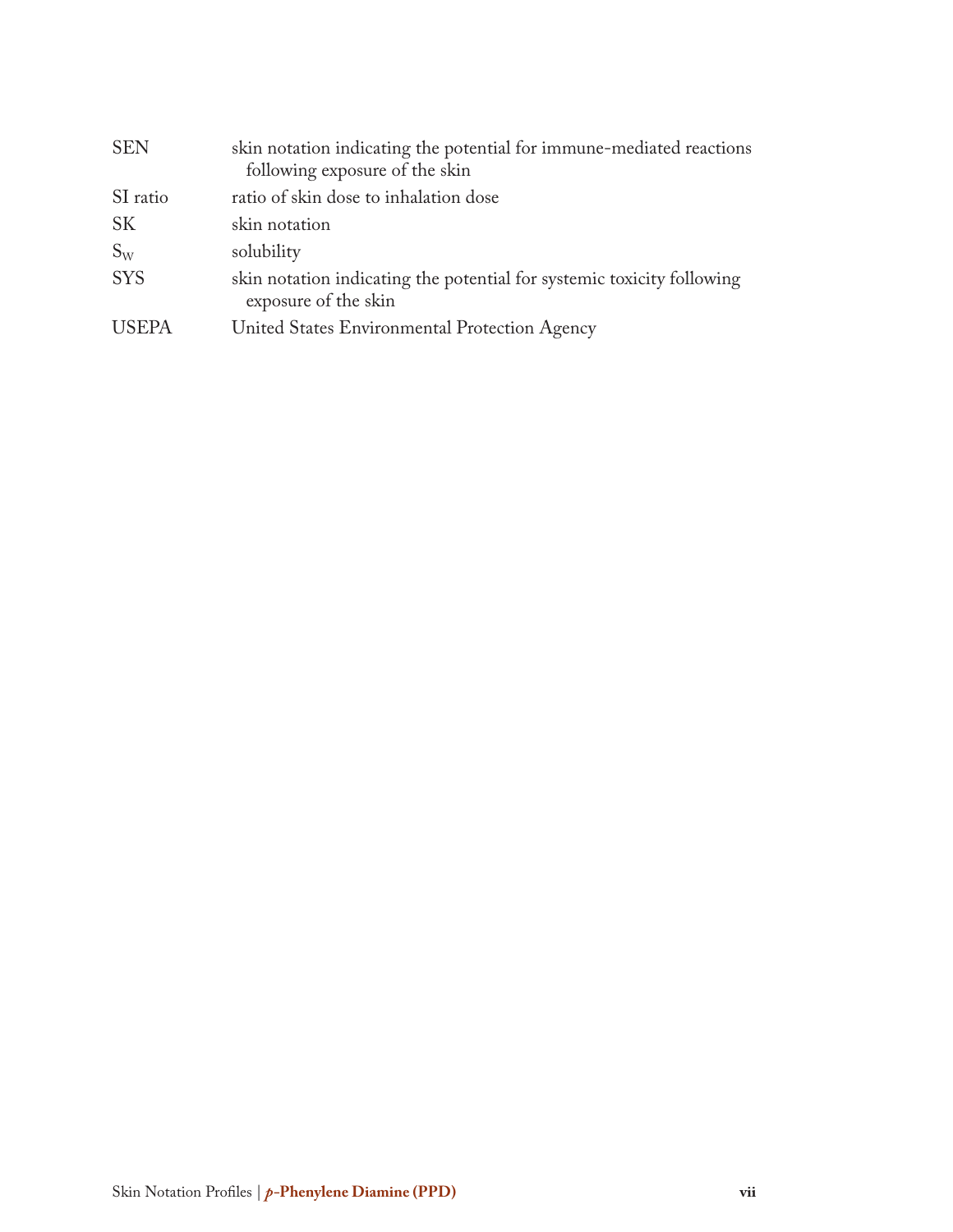## **Glossary**

**Absorption**—The transport of a chemical from the outer surface of the skin into both the skin and systemic circulation (including penetration, permeation, and resorption).

**Acute exposure**—Contact with a chemical that occurs once or for only a short period of time.

**Cancer**—Any one of a group of diseases that occurs when cells in the body become abnormal and grow or multiply out of control.

**Contaminant**—A chemical that is (1) unintentionally present within a neat substance or mixture at a concentration less than 1.0% or (2) recognized as a potential carcinogen and present within a neat substance or mixture at a concentration less than 0.1%.

**Cutaneous (or percutaneous)**—Referring to the skin (or through the skin).

**Dermal**—Referring to the skin.

**Dermal contact**—Contact with (touching) the skin.

**Direct effects**—Localized, non-immune-mediated adverse health effects on the skin, including corrosion, primary irritation, changes in skin pigmentation, and reduction/ disruption of the skin barrier integrity, occurring at or near the point of contact with chemicals.

**Immune-mediated responses**—Responses mediated by the immune system, including allergic responses.

**Sensitization**—A specific immune-mediated response that develops following exposure to a chemical, which, upon re-exposure, can lead to allergic contact dermatitis (ACD) or other immune-mediated diseases such as asthma, depending on the site and route of re-exposure.

**Substance**—A chemical.

**Systemic effects**—Systemic toxicity associated with skin absorption of chemicals after exposure of the skin.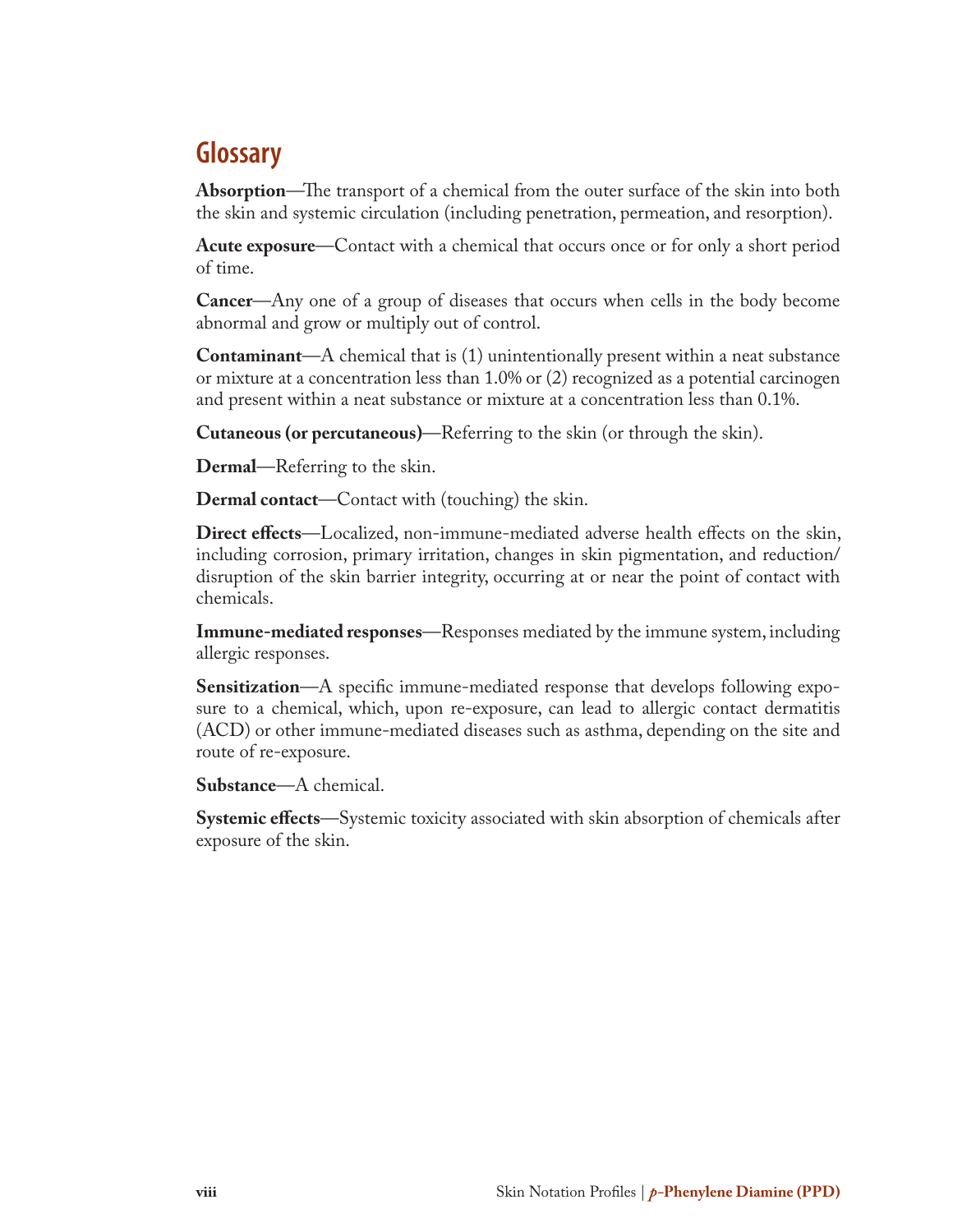## **Acknowledgments**

This document was developed by the Education and Information Division, Paul Schulte, Ph.D., Director. G. Scott Dotson, Ph.D. was the project officer for this document. Other NIOSH personnel, in particular Heinz Ahlers, JD, Fredrick H. Frasch, Ph.D., Charles L. Geraci, Ph.D., Thomas J. Lentz, Ph.D., Richard Niemeier, Ph.D., and Angie Shepherd, contributed to its development by providing technical reviews and comments. The basis for this document was a report contracted by NIOSH and prepared by Bernard Gadagbui, Ph.D., and Andrew Maier, Ph.D. (*Toxicology Excellence for Risk Assessment [TERA]*).

For their contribution to the technical content and review of this document, special acknowledgment is given to the following NIOSH personnel:

**Denver Field Office** Eric Esswein, M.Sc.

**Division of Applied Research and Technology**  Clayton B'Hymer, Ph.D.

**Division of Respiratory Disease Studies** Gregory A. Day, Ph.D.

**Division of Surveillance, Hazard Evaluations, and Field Studies** Todd Niemeier, M.Sc.

Aaron Sussell, Ph.D. Loren Tapp, M.D.

#### **Education and Information Division**

Ralph Zumwalde, M.Sc.

**Health Effects Laboratory Division**

Michael Luster, Ph.D. Anna Shvedova, Ph.D. Paul Siegel, Ph.D.

The authors thank Seleen Collins, Gino Fazio, and Vanessa B. Williams for their editorial support and contributions to the design and layout of this document. Clerical and information resources support in preparing this document was provided by Devin Baker, Daniel Echt, and Barbara Landreth.

In addition, special appreciation is expressed to the following individuals for serving as independent, external reviewers and providing comments that contributed to the development or improvement of this document:

G. Frank Gerberick, Ph.D., The Procter and Gamble Company, Cincinnati, Ohio

Dori Germolec, Ph.D., National Toxicology Program, National Institute for Environmental Health Sciences, Research Triangle, North Carolina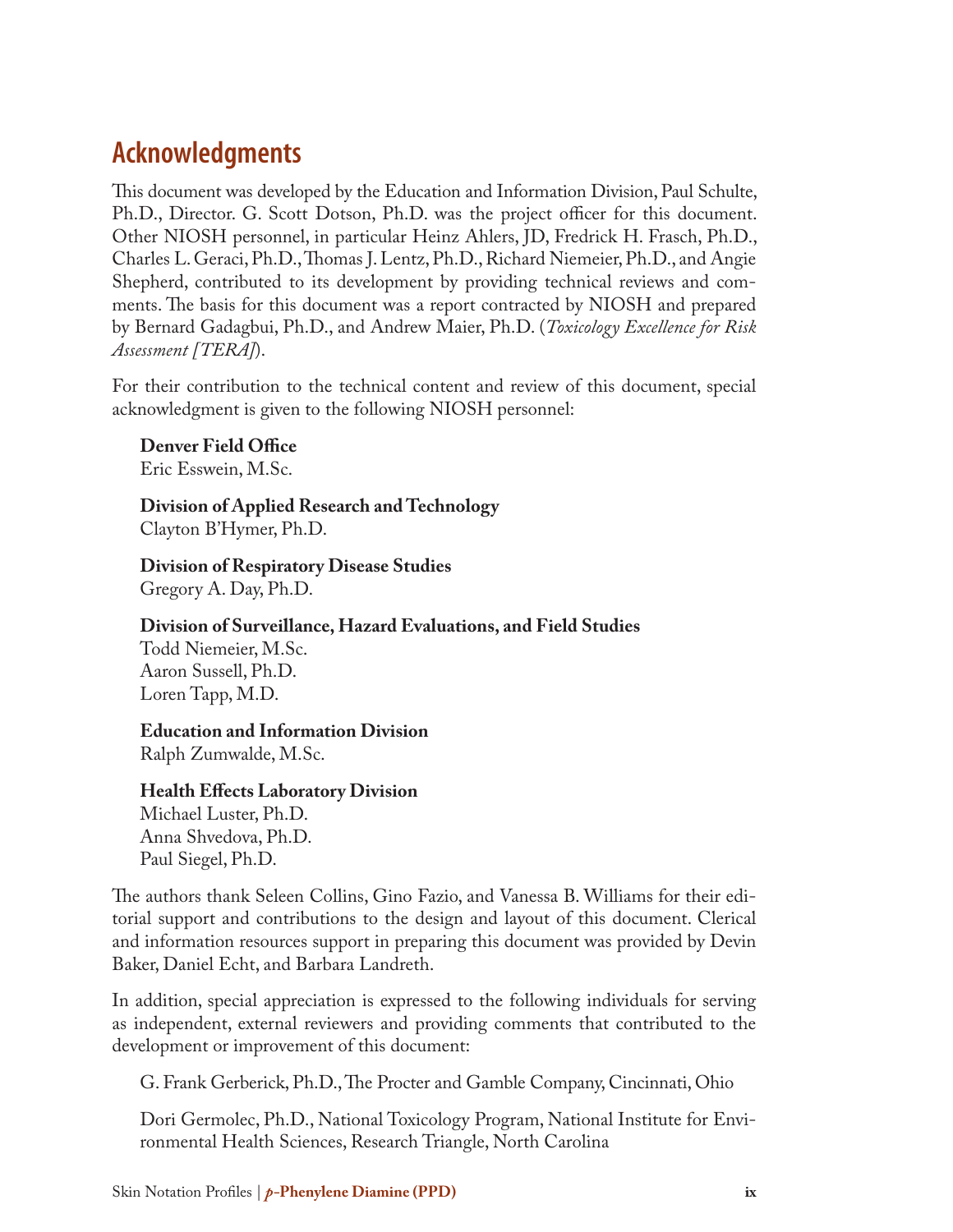Ben Hayes, M.D., Ph.D., Division of Dermatology, Vanderbilt School of Medicine, Nashville, Tennessee

Howard Maibach, M.D., Department of Dermatology, School of Medicine, University of California, San Francisco, San Francisco, California

Hasan Mukhtar, Ph.D., Department of Dermatology, School of Medicine and Public Health, University of Wisconsin-Madison, Madison, Wisconsin

Jennifer Sahmel, M.Sc., CIH, ChemRisk, Boulder, Colorado

James Taylor, M.D., Industrial Dermatology, The Cleveland Clinic, Cleveland, Ohio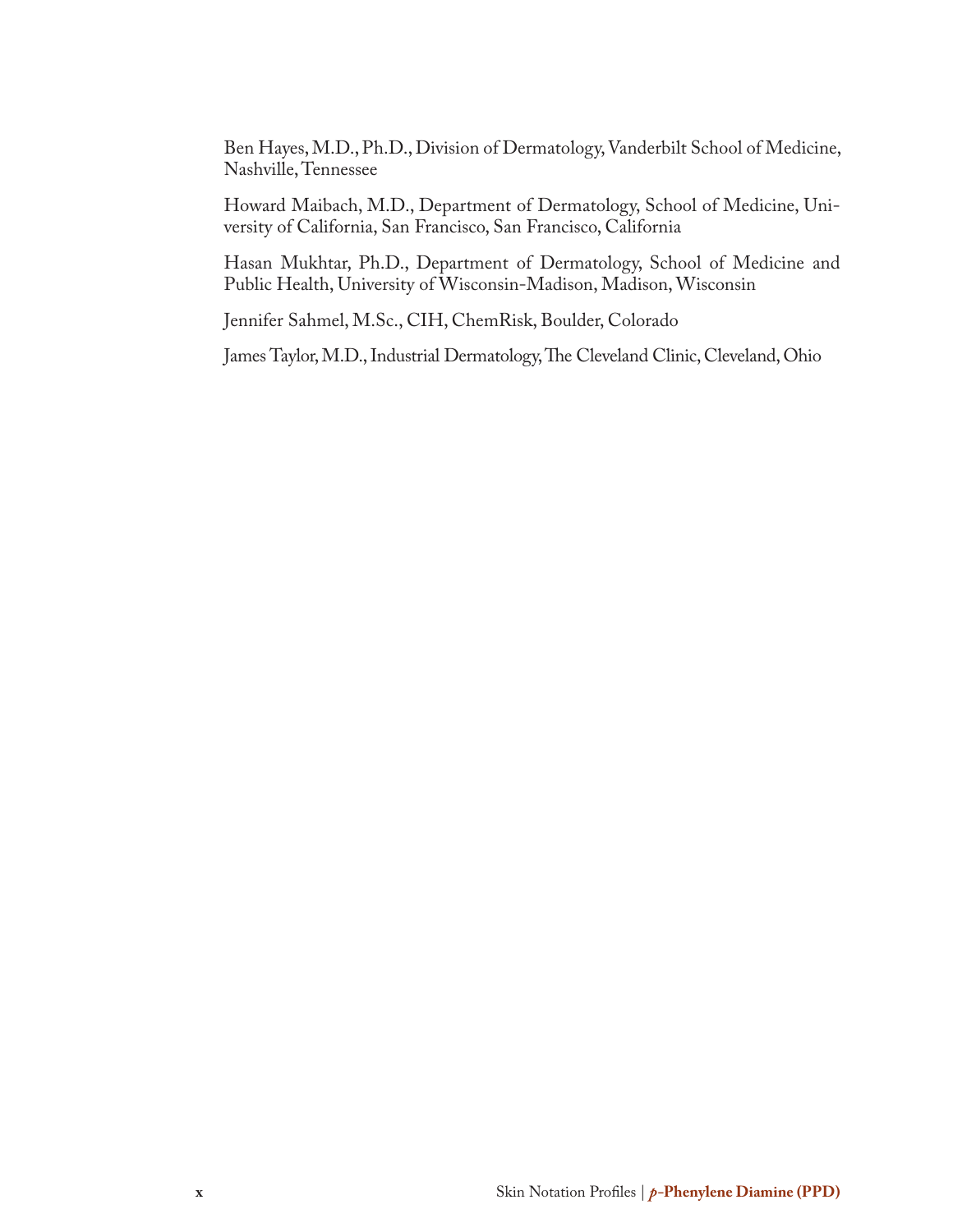## **1 Introduction**

#### **1.1 General Substance Information**

**Chemical:** *p*-Phenylene Diamine (PPD)

**CAS No:** 106–50–3

#### **Synonyms:**

PPD; 1,4-Diaminobenzene; p-Diaminobenzene; 4-Aminoaniline; 1,4-Benzenediamine

**Molecular weight (MW):** 108

**Molecular formula:**  $C_6H_8N_2$ 

#### **1.2 Purpose**

This Skin Notation Profile presents (1) a brief summary of technical data associated with skin contact with PPD and (2) the rationale behind the hazard-specific skin notation (SK) assignment for PPD. The SK assignment is based on the scientific rationale and logic outlined in the *Current Intelligence Bulletin (CIB) 61: A Strategy for Assigning New NIOSH Skin Notations* [NIOSH 2009]. The summarized information and health hazard assessment are limited to an evaluation of the potential health effects of dermal exposure to PPD. A literature search was conducted through July 2010 to identify information on PPD, including but not limited to data relating to its toxicokinetics, acute toxicity, repeated-dose systemic toxicity, carcinogenicity, biological system/function–specific effects (including reproductive and developmental effects and immunotoxicity), irritation, and sensitization. Information was considered from studies of humans, animals, or appropriate modeling systems that are

**Structural formula:**



#### **Uses:**

*p*-Phenylene Diamine (PPD) is used primarily as a fur and hair dye and as a chemical intermediate in the production of numerous substances, including dyes and polymers [HSDB 2010].

relevant to assessing the effects of dermal exposure to PPD.

#### **1.3 Overview of SK Assignment for PPD**

PPD is potentially capable of causing multiple toxic effects following skin contact. A critical review of available data has resulted in the following SK assignment for PPD: **SK: DIR (IRR)-SEN**. Table 1 provides an overview of the critical effects and data used to develop the SK assignment for PPD.

## **2 Systemic Toxicity from Skin Exposure (SK: SYS)**

Few studies were identified that investigated the dermal absorption potential of PPD in humans and animals. The dermal absorption or the percutaneous penetration rate of PPD in cosmetic hair dyes has been investigated under exposure conditions that mimicked the intendeduse conditions for such hair dyes. Under the intended-use conditions, dermal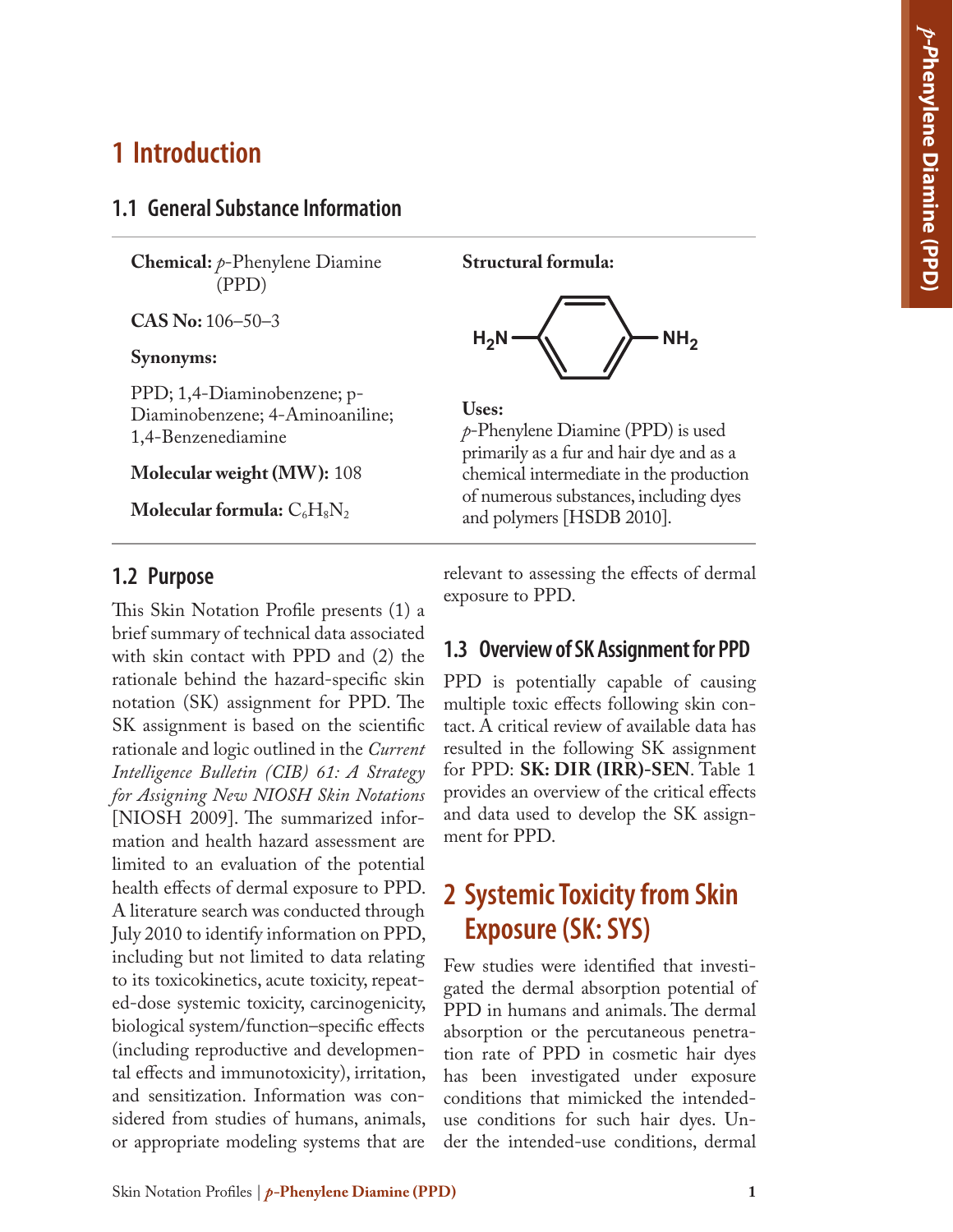| <b>Skin notation</b> | <b>Critical effect</b> | Data available                   |  |
|----------------------|------------------------|----------------------------------|--|
| SK: DIR (IRR)        | Skin irritation        | Sufficient human and animal data |  |
| SK: SEN              | Skin allergy           | Sufficient human and animal data |  |

**Table 1. Summary of the SK assignment for PPD**

absorption of 0.54% to 2.7% in volunteers [Wolfram and Maibach 1985; Goetz et al. 1988; Steiling et al. 2001; Hueber-Becker et al. 2004] and 2.7% in monkeys [Maibach and Wolfram 1981; Wolfram and Maibach 1985; Steiling et al. 2001] has been reported. Dermal absorption of 2.7% has been noted in human cadaver skin [Dressler 1990]. The degree of dermal absorption was reported as 0.93% [Steiling et al. 2001] in excised pig skin. Hueber-Becker et al. [2004] reported similar dermal absorption values, of 2.44% and 3.39% in vitro, in human and pig skin, respectively. These results indicate that the chemical is absorbed to a lesser extent from hair-dye formulations than from the neat chemical, presumably because lower amounts of PPD are applied under typical use conditions.

The potential of PPD to pose a skin absorption hazard was also evaluated with use of a predictive algorithm for estimating and evaluating the health hazards of dermal exposure to substances [NIOSH 2009]. The evaluation method compares an estimated chemical dose accumulated in the body from skin absorption and an estimated dose from respiratory absorption associated with a reference occupational exposure limit. On the basis of this algorithm, a ratio of the skin dose to the inhalation dose (SI ratio) of 63.1 was calculated for PPD. An SI ratio of ≥0.1 indicates that a chemical is capable of producing systemic toxicity from skin exposure [NIOSH 2009]. Additional information on the SI ratio and the variables used in its calculation are included in the appendix.

No quantitative estimate of the lethal dermal dose  $(LD_{L_0})$  for humans has been identified for PPD. A value for dermal  $LD_{50}$  (the dose resulting in 50% mortality in the exposed population) of greater than 7,940 milligrams per kilogram body weight (mg/kg) was identified in a study of rabbits [Younger Laboratories 1978], whereas an  $LD_{L_0}$  (the lowest reported lethal dose) of 5,000 mg/kg was reported in another study of rabbits [Burnett et al. 1977]. Because the lowest lethal dose of 5,000 mg/kg for rabbits is greater than the critical dermal  $LD_{50}$  value of 2000 mg/kg body weight that identifies chemical substances with the potential for significant acute dermal toxicity [NIOSH 2009], PPD is not considered acutely toxic following dermal exposure. However, because no standard dermal acute toxicity studies have been conducted, this conclusion cannot be considered certain.

No epidemiological studies have been identified for PPD. However, repeateddose (subchronic and chronic) studies with PPD alone or with hair formulations containing varying amounts of PPD mixed with hydrogen peroxide have been conducted. In a well-conducted chronic study [Stenback et al. 1977], percutaneous application of 5% or 10% PPD in acetone applied in a volume of 0.02 milliliter (mL), which was administered twice per week for a lifetime to mice or for 85 weeks to rabbits, did not result in any treatmentrelated systemic toxicity or local toxicity at the site. On the basis of the default average chronic body weight of 0.0332 kg for Swiss mice of both sexes [United States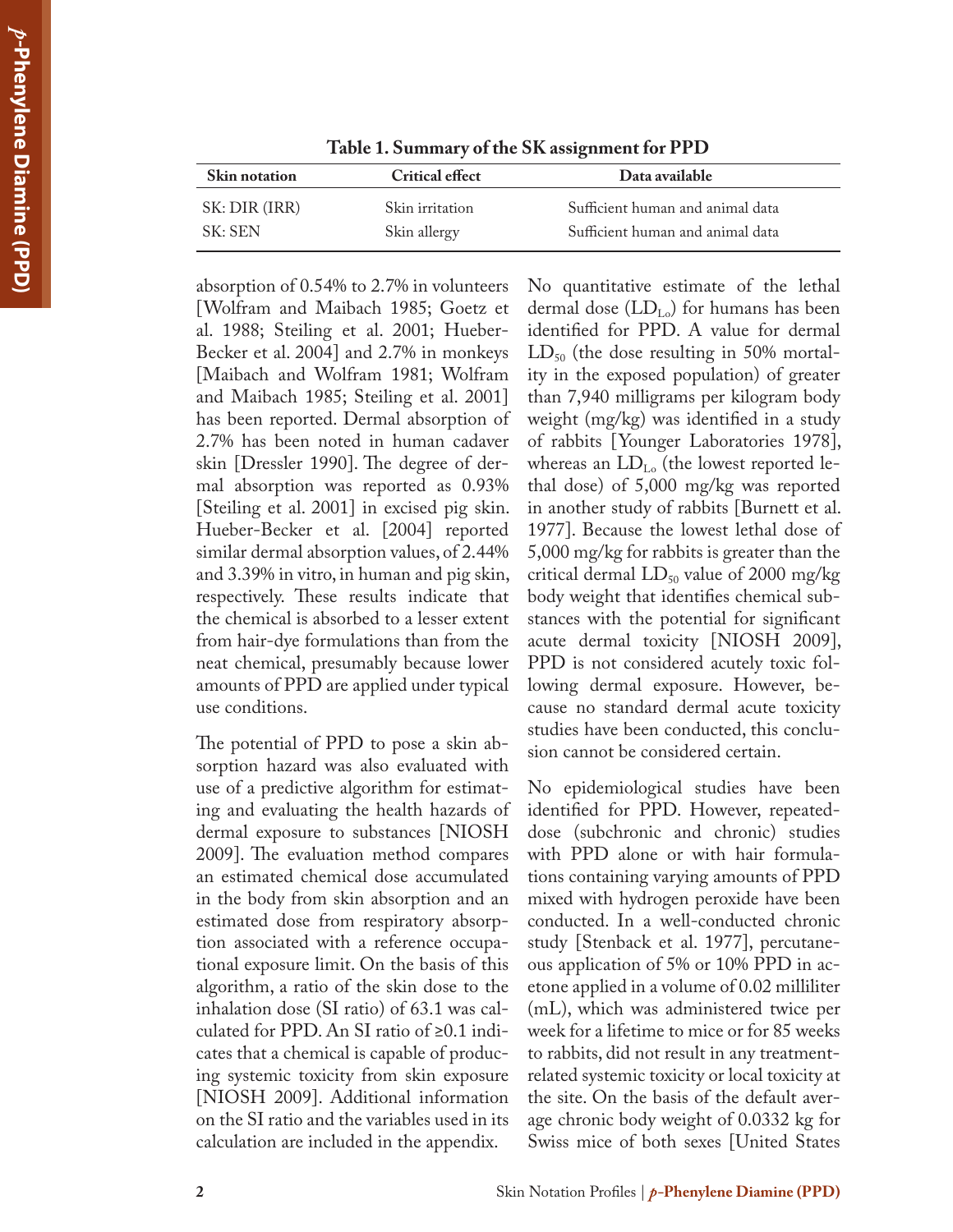Environmental Protection Agency (USE-PA) 1988] used in the study, the applied doses were 8.6 milligrams per kilogram per day (mg/kg/day) (mg/kg/day) and 17.2 mg/kg/day, respectively. The no-observed-adverse-effect level (NOAEL) in that study was estimated to be 17.2 mg/ kg/day, the highest dose tested.

Toxicity studies with hair formulations containing PPD did not result in treatment-related systemic effects in Swiss mice or New Zealand white rabbits. For example, topical application of  $0.05$  mL  $(5 \text{ mg})$  of three different oxidative hair-dye formulations containing 1.5% PPD, mixed 1:1 with 6% hydrogen peroxide, to mouse shaved skin once weekly or once every other week for 18 months elicited no systemic toxicity or skin irritation [Burnett et al. 1975]. In that study, the NOAEL was 3.2 mg/kg/day, with the assumption (1) of a default body weight value as above, (2) that the formulation was diluted with an equal volume of hydrogen peroxide prior to topical application, and (3) that the chemical was applied once weekly. In another chronic study involving four hair-dye-composite formulations containing 1%, 2%, 3%, or 4% PPD mixed 1:1 with hydrogen peroxide, topically applied once a week for 21 to 23 months (0.025 mL/ mouse) [Burnett et al. 1980], the highest NOAEL of 4.3 mg/kg/day could be calculated. A dermal, 13-week, subchronic study was also identified for hair-dye formulations containing 1% to 4% PPD [Burnett et al. 1976]. No evidence of systemic toxicity was observed. The available findings from animal studies using product formulations do not indicate the potential for systemic effects; however, doses of PPD in these studies were well below the 1000 mg/kg/day criterion established for assessing systemic toxicity from dermal application [NIOSH 2009]. No subchronic or chronic toxicity studies using neat PPD at doses higher than 4.3 mg/kg/ day were identified, precluding estimation of the threshold for systemic effect following prolonged or high-dose dermal exposures.

No epidemiology studies were identified that investigated the carcinogenic potential of PPD alone following dermal exposure. Several dermal carcinogenicity studies [Boutwell and Bosch 1959; Burnett et al. 1975, 1977, 1980; Stenback et al. 1977] in mice and rabbits, involving the use of PPD alone or hair-dye formulations containing PPD mixed with the oxidant hydrogen peroxide, revealed no increase in the incidence of tumor formation in any of the species that were attributable to such applications. One carcinogenicity study in rats revealed mammary gland tumors in females but no tumors of statistical significance in males, following application of a 1:1 mixture of 5% PPD (in 2% ammonium hydroxide) and 6% hydrogen peroxide once per week for 18 months [Rojanapo et al. 1986]. This finding has not been demonstrated in other species. Table 2 provides a summary of carcinogenic designations from multiple governmental and nongovernmental organizations for PPD.

No standard toxicity or specialty studies evaluating biological system/function–specific effects (including reproductive and developmental effects and immunotoxicity) following dermal exposures were identified for PPD. However, Burnett et al. [1976] reported no reproductive or developmental effects of biological significance when hair-dye formulations containing 1% to 4% PPD, mixed with an equal volume of 6% hydrogen peroxide just before application, were applied topically at doses of 2 milliliter per kilogram body weight (mL/kg), equivalent to 2 mg/kg, to groups of pregnant rats with seven intermittent applications over 19 days of gestation.

The available information on kinetics following dermal absorption in humans and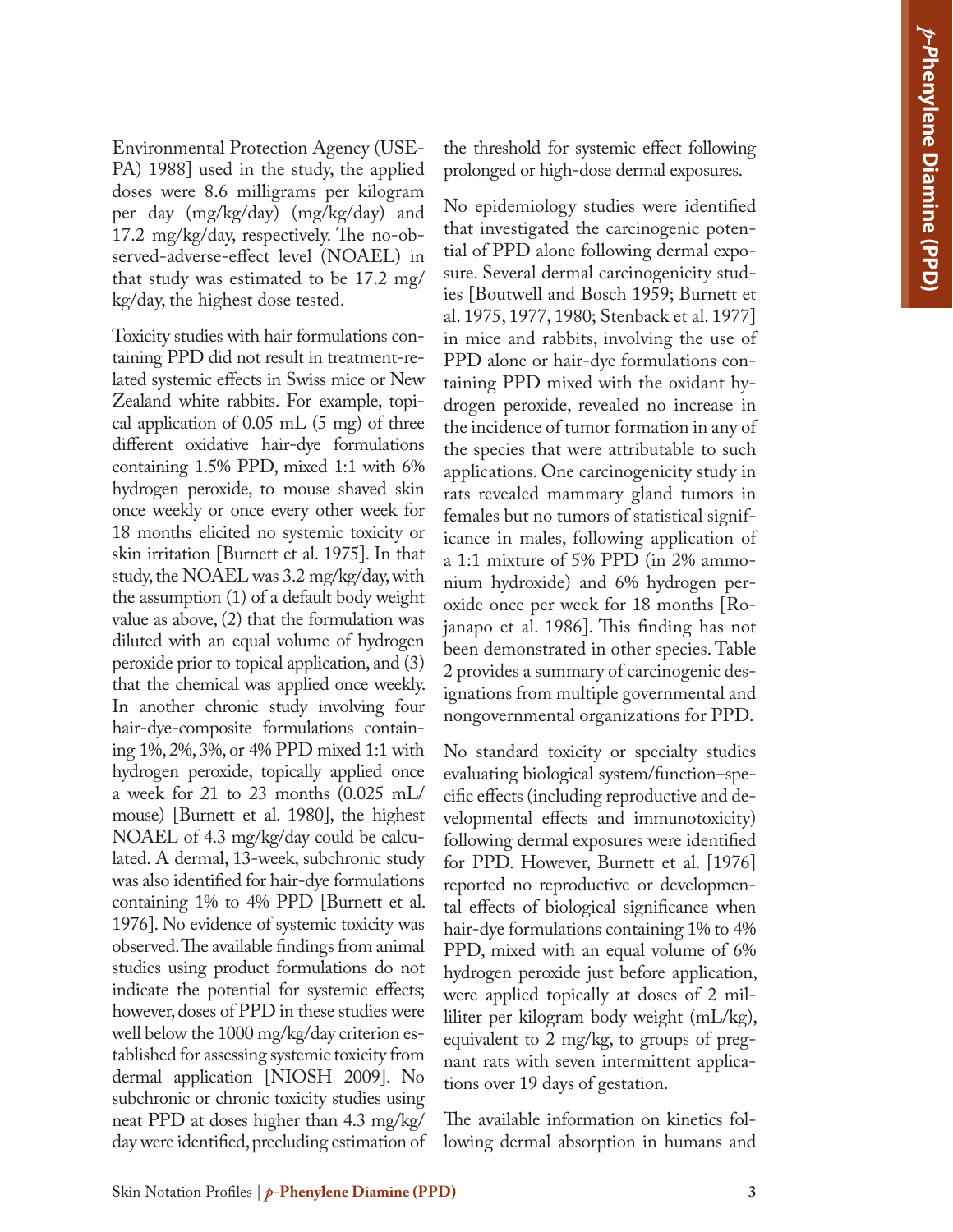| governmental and nongovernmental organizations |                                                           |  |  |  |  |
|------------------------------------------------|-----------------------------------------------------------|--|--|--|--|
| Organization                                   | Carcinogenic designation                                  |  |  |  |  |
| NIOSH [2005]                                   | None                                                      |  |  |  |  |
| NTP [2009]                                     | <b>None</b>                                               |  |  |  |  |
| <b>USEPA</b> [2009]                            | None                                                      |  |  |  |  |
| IARC [1999]                                    | Group 3: Not classifiable as to carcinogenicity to humans |  |  |  |  |
| EC <sup>[2010]</sup>                           | None                                                      |  |  |  |  |
| <b>ACGIH [2001]</b>                            | Group A4: Not classifiable as a human carcinogen          |  |  |  |  |
|                                                |                                                           |  |  |  |  |

#### **Table 2. Summary of the carcinogenic designations\* for PPD by numerous governmental and nongovernmental organizations**

Abbreviations: ACGIH = American Conference of Governmental Industrial Hygienists; EC = European Commission, Joint Research, Institute for Health and Consumer Protection; IARC = International Agency for Research on Cancer; NIOSH = National Institute for Occupational Safety and Health; NTP = National Toxicology Program; USEPA = United States Environmental Protection Agency.

\*Note: The listed cancer designations were based on data from nondermal (such as oral or inhalation) exposure rather than dermal exposure.

animals indicates that PPD has limited absorption potential in humans but somewhat greater absorption in guinea pigs. Furthermore, the limited acute dermal toxicity studies provide no evidence that PPD is acutely toxic. Data are inadequate to assess the threshold for effects following subchronic and chronic exposure. Available data indicates that PPD does not cause cancer in animals. Therefore, on the basis of the data for this assessment, PPD is not assigned the SK: SYS notation.

## **3 Direct Effects on Skin (SK: DIR)**

No evidence of skin corrosivity of PPD was identified. E.I. DuPont De Nemours and Company [1981a] reported no skin corrosion in rabbits administered 500 mg of PPD. The direct skin effects of PPD and hair-dye formulations containing PPD have been evaluated both in humans and in several experimental animals. In humans, baboons, dogs, pigs, guinea pigs, and mice, the chemical was mildly irritating [Davies et al. 1972], and in rabbits it was mildly to moderately irritating [Hanzlik 1932; E.I. DuPont De Nemours and Company 1970a, 1970b, 1970c; Morikawa

1976; Herve-Bazin et al. 1977; Loyd et al. 1977]. In three separate studies conducted in guinea pigs, E.I. DuPont De Nemours and Company reported mild to moderate irritation following administration of 40 mg to 90 mg PPD to the intact or abraded skin [DuPont 1970a] and reported mild to strong erythema following application of 0.05 mL, equivalent to 0.05 mg PPD, of a 1% PPD solution [E.I. DuPont De Nemours and Company 1970b] or a 25% PPD solution [E.I. DuPont De Nemours and Company 1981]. No irritation was reported when guinea pigs received 0.05 mL of a 25% or 10% PPD solution (weight/ volume basis) [E.I. DuPont De Nemours and Company 1973b], a 2.5% PPD solution [E.I. DuPont De Nemours and Company 1981b], or a 3% or 30% PPD solution [E.I. DuPont De Nemours and Company 1982]. In rabbits, E.I. DuPont De Nemours and Company [1970a] observed that doses above 450 mg/kg produced erythema and edema in rabbits, whereas Younger Laboratories [1978] reported no signs of irritation following a 500-mg/kg dose. Predictions made with structure-activity relationship models provide some information regarding this endpoint. On the basis of the chemical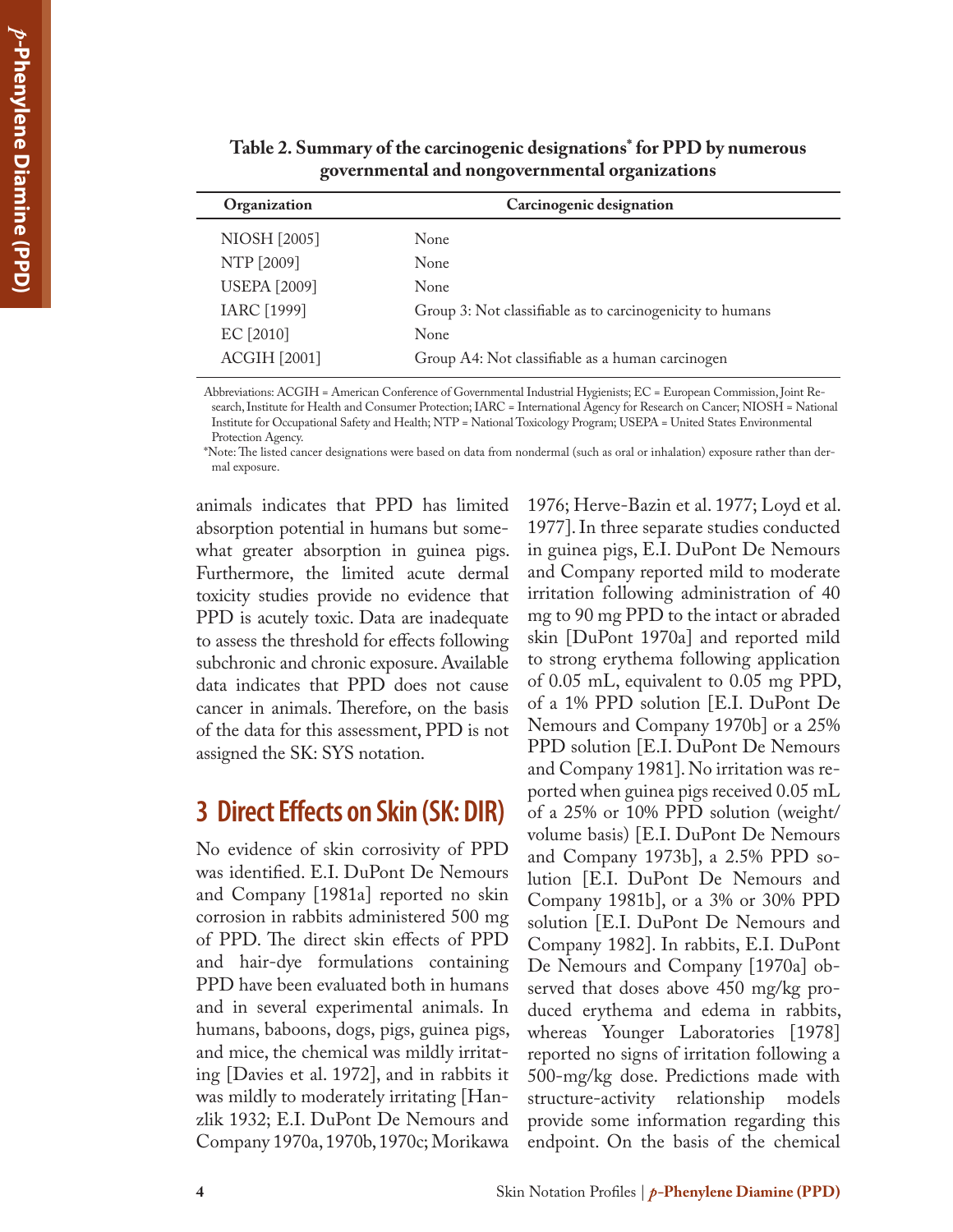structure of PPD, it is predicted by Deductive Estimation of Risk from Existing Knowledge (DEREK™) for Windows to be negative for irritation.

The available data indicate skin irritation following dermal exposure to PPD in a variety of species **[Davies et al. 1972; E.I. DuPont De Nemours and Company 1970a, 1970b, 1970c, 1973a, 1973b, 1981a, 1981b, 1982\*]**. Therefore, on the basis of the data for this assessment, PPD is assigned the SK: DIR (IRR) notation.

## **4 Immune-mediated Responses (SK: SEN)**

Data from studies of both humans and animals are sufficient to demonstrate that PPD has potent skin-sensitizing properties. Beliauskiene et al. [2010] examined the prevalence of contact allergy in the 816 patients with suspected allergic contact dermatitis in Lithuania via patch testing using standard criteria. A 1% solution of PPD was applied for 48 hours in petrolatum using Finn Chambers on Scanpor; readings were performed on day 2 and day 3. Forty-seven patients exhibited positive reactions towards PPD. Beliauskiene et al. [2010] concluded that PPD was one of the most prevalent contact allergens and affects 6.0% (95% CI 4.3–7.8) of the study population.

Several cases of contact dermatitis have been reported following occupational exposure to dyes containing the chemical. Birnie and English [2007] described a case of immediate hypersensitivity in a trainee hairdresser following application of numerous hair dyes on her right arm. The arm became red and extremely pruritic. The hairdresser revealed that she had a history of mild asthma that had worsened noticeably in the 5 months since her training commenced. Although no standard patch testing was conducted,

Birnie and English [2007] reported that scratch testing with PPD-containing hair dyes used by the patient resulted in a strong urticarial reaction within 10 minutes and thus a diagnosis of immediate hypersensitivity (type 1 allergy) to PPD causing contact urticaria. Balato et al. [2008] reported a case of erythema multiforme–like lesions attributed to dermal contact with PPD. The patient was admitted to the hospital with acute dermatitis involving the scalp, ears, and limbs, following application of hair dyes believed to contain PPD. Balato et al. [2008] stated that patch testing with the standard Società Italiana di Dermatologia Allergologica, Professionale e Ambientale series yielded positive reactions to PPD and nickel sulfate. In another study, Dickel et al. [2002] conducted standard patch testing on over 4,000 workers who had been identified as having previously had occupational skin disease. The authors identified PPD (free base) as one of the most common sensitizers to which these workers were exposed. Adams and Maibach [1985] and Eiermann et al. [1982] have also identified the chemical as the third most common ingredient, after fragrances and preservatives, that can cause contact dermatitis from cosmetics (mainly skin-care products, hair preparations and colorants, and facial makeup products). Several other studies have also reported positive patch tests with the chemical in hairdressers or their clients who presented with dermatological problems due to hair cosmetics.

PPD is also a potent sensitizer in the guinea pig maximization test (GPMT) [Xie et al. 2000; Basketter et al. 2005] and a strong sensitizer in the Buehler test [Basketter et al. 2005]. In guinea pigs, positive sensitization reactions to challenge were noted [American Cyanamid Company 1956; E.I. DuPont De Nemours and Company

<sup>\*</sup>References in **bold** text indicate studies that served as the basis of the SK assignment.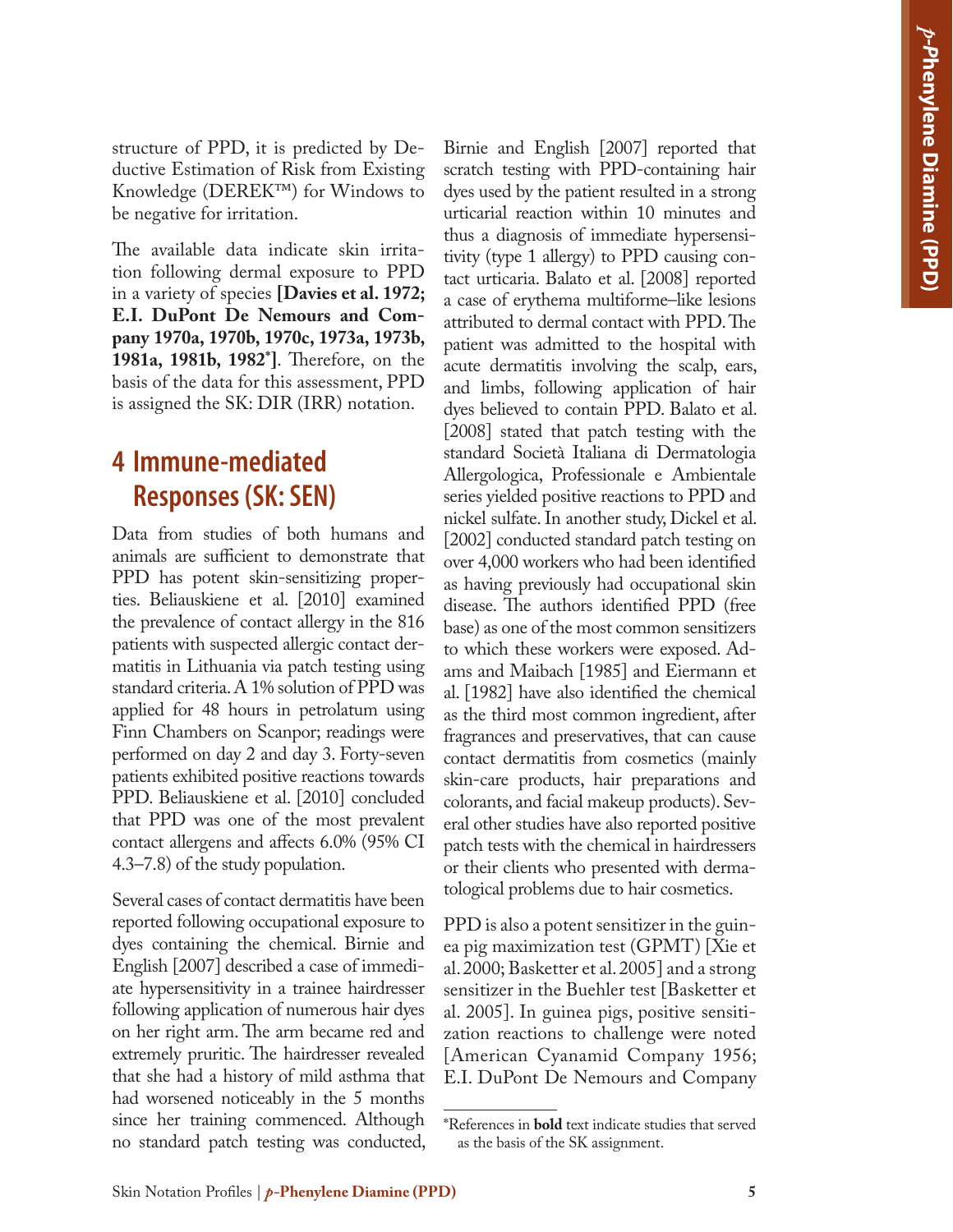| Skin hazard designation                                                         |  |
|---------------------------------------------------------------------------------|--|
| [skin]: Potential for dermal absorption                                         |  |
| [skin]: Potential for dermal absorption                                         |  |
| None                                                                            |  |
| R24: Toxic in contact with skin<br>R43: May cause sensitization by skin contact |  |
|                                                                                 |  |

**Table 3. Summary of the previously issued skin hazard designations for PPD** 

Abbreviations: ACGIH = American Conference of Governmental Industrial Hygienists; EC = European Commission, Joint Research, Institute for Health and Consumer Protection; NIOSH = National Institute for Occupational Safety and Health; OSHA = Occupational Safety and Health Administration.

1970b, 1970c, 1973b, 1981b, 1982]. Basketter et al. [2005] have listed the substance as sensitizing to mice skin also [Kalish and Wood 1995]. On the basis of its chemical structure, PPD is predicted to be a probable skin sensitizer by DEREK™.

There is sufficient information available from human studies **[Eiermann et al. 1982; Adams and Maibach 1985; Dickel et al. 2002; Beliauskiene et al. 2010]** as well as positive results of predictive tests in animals (GPMTs and Buehler tests) **[Kalish and Wood 1995; Xie et al. 2000; Basketter et al. 2005]** to demonstrate that PPD is a skin sensitizer. Therefore, on the basis of the data for this assessment, PPD is assigned the SK: SEN notation.

## **5 Summary**

The available information on kinetics following dermal absorption in humans and animals indicates that PPD has limited absorption potential in humans. Dermal toxicity studies indicate low acute toxicity. The available human experience and animal data indicate that PPD is a skin irritant in a variety of species **[Davies et al. 1972; E.I. DuPont De Nemours and Company 1970a, 1970b, 1970c, 1973b, 1981b, 1982]**. There is sufficient information available from human studies **[Eiermann et al. 1982; Adams and Maibach** 

**1985; Dickel et al. 2002; Beliauskiene et al. 2010]** as well as positive results of predictive tests in animals (GPMTs and Buehler tests) **[Kalish and Wood 1995; Xie et al. 2000; Basketter et al. 2005]** to demonstrate that PPD is a skin sensitizer. Therefore, on the basis of these assessments, PPD is assigned a composite skin notation of **SK: DIR (IRR)-SEN**.

Table 3 summarizes the skin hazard designations for PPD previously issued by NIOSH and other organizations. The equivalent dermal designations for PPD, according to the Global Harmonization System (GHS) of Classification and Labelling of Chemicals, are Acute Toxicity Category 3 (Hazard statement: Toxic in contact with the skin) and Skin Sensitization Category 1 (Hazard statement: May cause an allergic skin reaction) [European Parliament 2008].

## **References**

**Note:** Asterisks (\*) denote sources cited in text; daggers (†) denote additional resources.

- \*ACGIH (American Conference of Governmental Industrial Hygienists) [2001]. p-Phenylenediamine. In: Documentation of threshold limit values and biological exposure indices. 7th ed., Vol. 3. Cincinnati, OH: American Conference of Governmental Industrial Hygienists.
- †Aeby P, Sieber T, Beck H, Gerberick GF, Goebel C [2009]. Skin sensitization to p-phenylenediamine: the diverging roles of oxidation and N-acetylation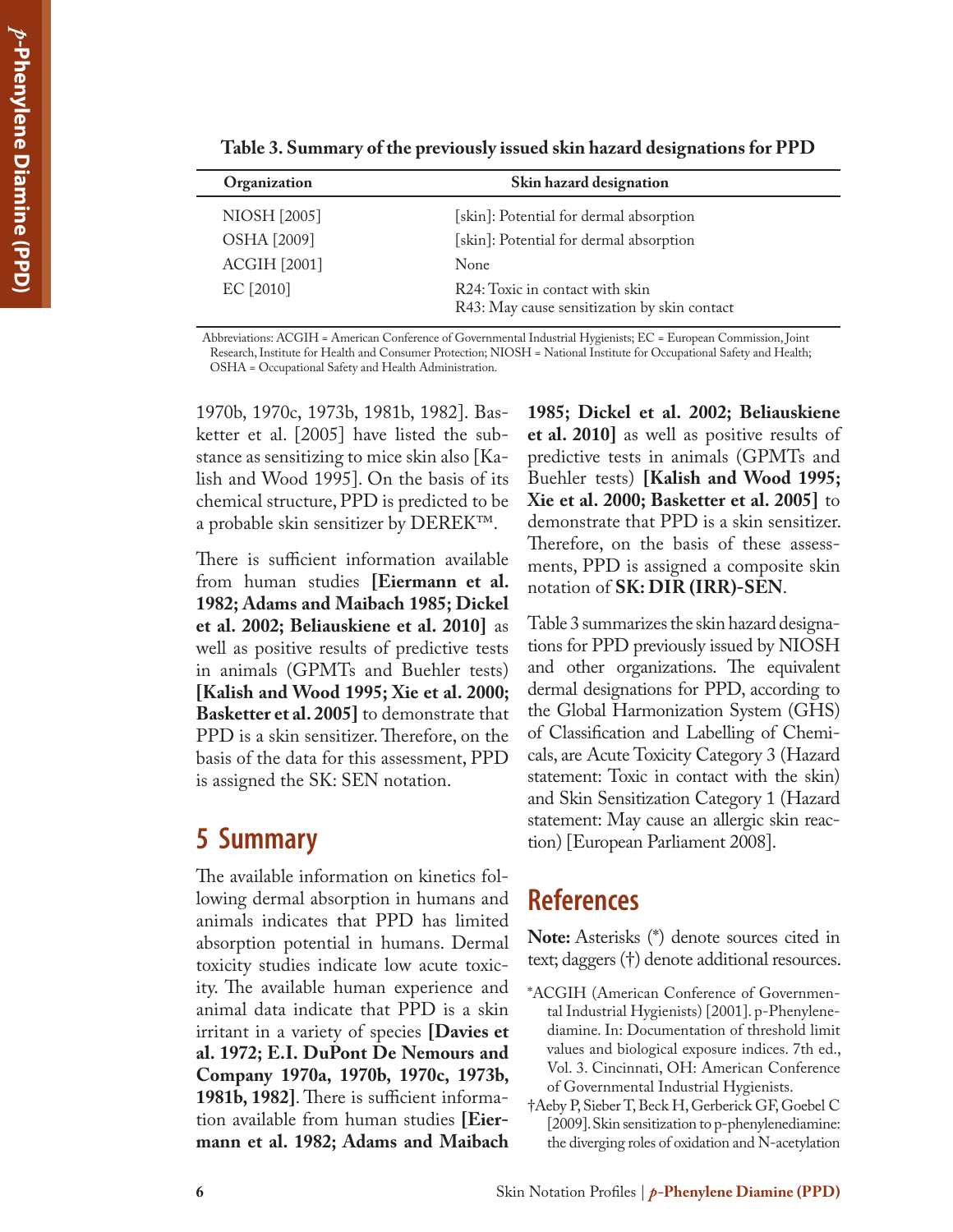for dendritic cell activation and the immune response. J Invest Dermatol *129*:99–109.

- \*Adams RM, Maibach HI [1985]. A five-year study of cosmetic reactions. J Am Acad Dermatol *13*(6):1062–1069.
- \*American Cyanamid Company [1956]. N, n' derivatives of p-phenylenediamine: single dose toxicity and skin sensitization. Wayne, NJ: American Cyanamid Company. On file with the U.S. Environmental Protection Agency under TSCA Section 8D. OTS #206438. Document # 878213644.
- †Armstrong DKB, Jones AB, Smith HR, Ross JS, White IR, Rycroft RJG, McFadden JP [1999]. Occupational sensitisation to p-phenylenediamine: a 17-year review. Contact Dermatitis *41*(6):348–349.
- \*Basketter D, Andersen KE, Linden C, van Loveren H, Boman A, Kimber I, Alanko K, Berggren E [2005]. Evaluation of the skin sensitizing potency of chemicals by using the existing methods and considerations of relevance for elicitation. Contact Dermatitis *52*(1):39–43.
- \*Birnie AJ, English JS [2007]. Immediate hypersensitivity to paraphenylenediamine. Contact Dermatitis *56*:240.
- \*Beliauskiene A, Valiukeviciene S, Uter W, Schnuch A [2010]. The European baseline series in Lithuania: results of patch testing in consecutive adult patients. JEADV. Published online: 04–28–10.
- \*Boutwell RK, Bosch DK [1959]. The tumor-promoting action of phenol and related compounds for mouse skin. Cancer Res *19*(4):413–424.
- \*Burnett C, Goldenthal EI, Harris SB, Wazeter FX, Strausburg J, Kapp R, Voelker R [1976]. Teratology and percutaneous toxicity studies on hair dyes. J Toxicol Environ Health *1*(6):1027–1040.
- \*Burnett C, Jacobs MM, Seppala A, Shubik P [1980]. Evaluation of the toxicity and carcinogenicity of hair dyes. J Toxicol Environ Health *6*(2):247–257.
- \*Burnett C, Lanman B, Giovacchini R, Wolcott G, Scala R, Keplinger M [1975]. Long-term toxicity studies on oxidation hair dyes. Food Cosmet Toxicol *13*(3):353–357.
- \*Burnett C, Loehr R, Corbett J [1977]. Dominant lethal mutagenicity study on hair dyes. J Toxicol Environ Health *2*(3):657–662.
- \*Davies RE, Harper KH, Kynoch SR [1972]. Inter species variation in dermal reactivity. J Soc Cosm Chem *23*(7):371–381.
- \*Dickel H, Kuss O, Schmidt A, Diepgen TL [2002]. Occupational relevance of positive standard

patch-test results in employed persons with an initial report of an occupational skin disease. Int Arch Occup Environ Health *75*(6):423–434.

- \*Dressler WE [1990]. Hair dye absorption. In: Bronaugh RL, Maibach HI (Eds.), Percutaneous absorptions: drugs—cosmetics—mechanisms methodology. New York: Marcel Dekker, pp. 685–716.
- \*EC (European Commission) [2010]. p-Phenylenediamine. In: EINICS (European Inventory of Existing Commercial Chemical Substances) [http://ecb.jrc.ec.europa.eu/esis/].Accessed 07–07–10.
- \*E.I. DuPont De Nemours and Company [1970a]. Skin and eye tests in rabbits and guinea pigs. Newark, DE: E.I. DuPont De Nemours and Company, Haskell Laboratory for Toxicology and Industrial Medicine. Report #473–70.
- \*E.I. DuPont De Nemours and Company [1970b]. Skin primary irritation and sensitization test on guinea pigs. Newark, DE: E.I. DuPont De Nemours and Company, Haskell Laboratory for Toxicology and Industrial Medicine. Report #363–70. On file with the U.S. Environmental Protection Agency under TSCA Section 8D. OTS # 0215041. Document # 878220428.
- \*E.I. DuPont De Nemours and Company [1970c]. Skin sensitization test on guinea pigs with paraphenylenediamine. Newark, DE: E.I. DuPont de Nemours and Company, Haskell Laboratory for Toxicology and Industrial Medicine. Report #364–70. On file with the U.S. Environmental Protection Agency under TSCA Section 8D. OTS # 0571541. Document # 88-920009888.
- \*E.I. DuPont De Nemours and Company [1973a]. Department of Transportation skin corrosion test on rabbit skin. Newark, DE: E.I. DuPont De Nemours and Company, Haskell Laboratory for Toxicology and Industrial Medicine. On file with the U.S. Environmental Protection Agency under TSCA Section 8D. OTS #215041. Document # 878220425.
- \*E.I. DuPont De Nemours and Company [1973b]. Primary skin irritation and sensitization tests on guinea pigs. Newark, DE: E.I. DuPont De Nemours and Company, Haskell Laboratory for Toxicology and Industrial Medicine. Report #466–73. On file with the U.S. Environmental Protection Agency under TSCA Section 8D. OTS # 0215041. Document # 878220430.
- \*E.I. DuPont De Nemours and Company [1974]. Guinea pig skin implantation test. Newark, DE: E.I. DuPont De Nemours and Company, Haskell Laboratory for Toxicology and Indus-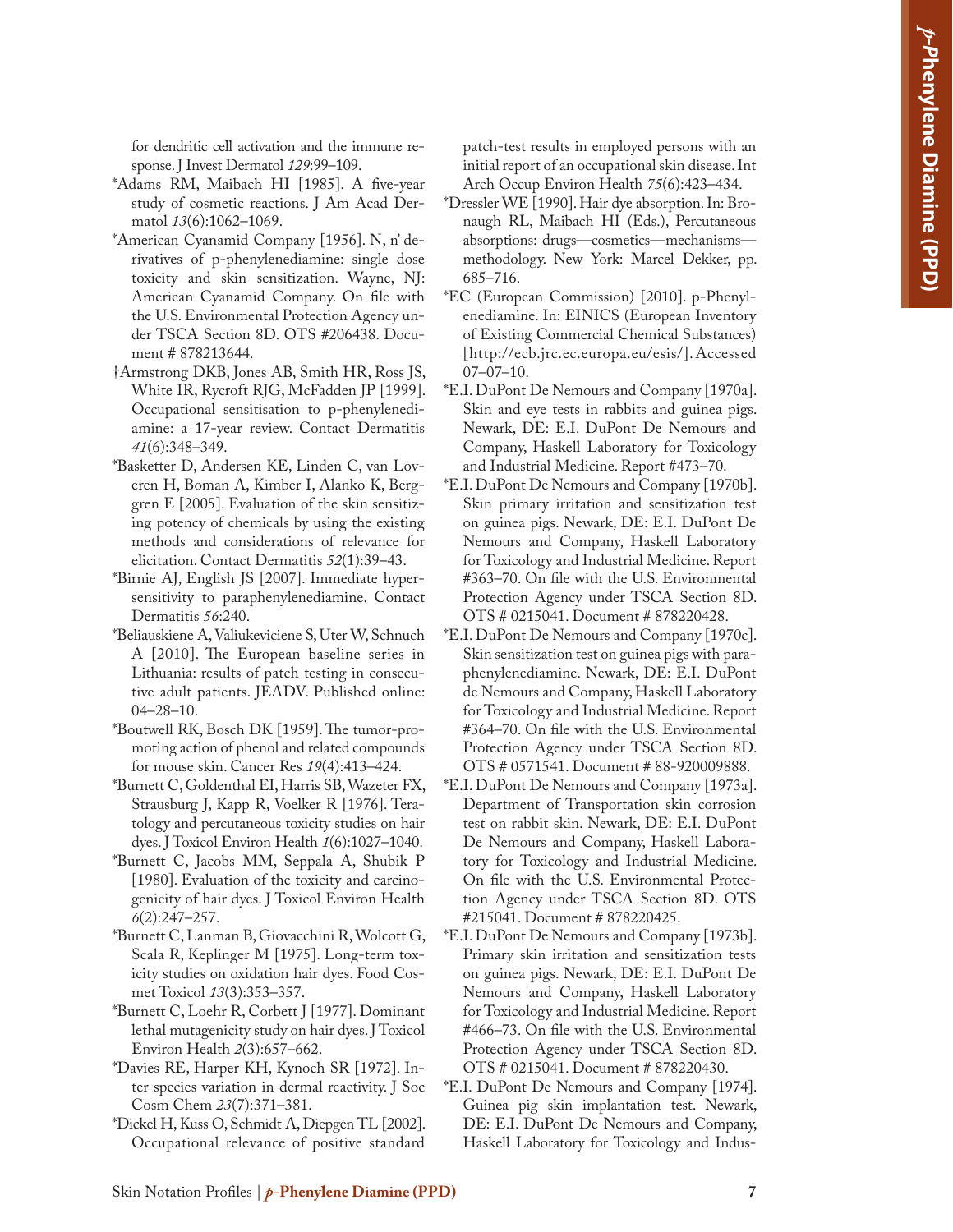trial Medicine. On file with the U.S. Environmental Protection Agency under TSCA Section 8D. OTS #0215041. Document # 878220432.

- \*E.I. DuPont De Nemours and Company [1981a]. Department of Transportation skin corrosion test on rabbit skin. Newark, DE: E.I. DuPont De Nemours and Company, Haskell Laboratory for Toxicology and Industrial Medicine. On file with the U.S. Environmental Protection Agency under TSCA Section 8D. OTS # 0215307. Document # 878220630.
- \*E.I. DuPont De Nemours and Company [1981b]. Primary skin irritation and sensitization test on guinea pigs. Newark, DE: E.I. DuPont De Nemours and Company, Haskell Laboratory for Toxicology and Industrial Medicine. On file with the U.S. Environmental Protection Agency under TSCA Section 8D. OTS # 0215307. Document # 878220684.
- \*E.I. DuPont De Nemours and Company [1982]. Primary skin irritation and sensitization tests on guinea pigs. Newark, DE: E.I. DuPont De Nemours and Company, Haskell Laboratory for Toxicology and Industrial Medicine. On file with the U.S. Environmental Protection Agency under TSCA Section 8D. OTS # 0215041. Document #878220426
- \*Eiermann HJ, Larsen W, Maibach HI, Taylor JS [1982]. Prospective study of cosmetic reactions: 1977–1980. J Am Acad Dermatol *6*(5):909–917.
- \*European Parliament, Council of the European Union [2008]. Regulation (EC) No 1272/2008 of the European Parliament and of the Council of 16 December 2008 on classification, labelling and packaging of substances and mixtures, amending and repealing Directives 67/548/ EEC and 1999/45/EC, and amending Regulation (EC) No 1907/2006. OJEU, Off J Eur Union L353:1–1355 [http://eur-lex.europa.eu/ LexUriServ/LexUriServ.do?uri=OJ:L:2008:3 53:0001:1355:EN:PDF]. Accessed 07–07–10.
- \*Goetz N, Lasserre P, Boré P, Kalopissis G [1988]. Percutaneous absorption of p-phenylenediamine during actual hair dyeing procedure. Int J Cosmet Sci *10*(2):63–74.
- \*Hanzlik PJ [1932]. The pharmacology of some phenylenediamines. J Ind Hyg *4*:386–409, 448, 462.
- \*Herve-Bazin B, Gradiski D, Duprat P, Marignac B, Foussereau J, Cavelier C, Bieber P [1977]. Occupational eczema from N-isopropyl-N'-phenylparaphenylenediamine (IPPD) and N-dimethyl-1,3 butyl N'-phenylparaphenylenediamine (DMPPD) in tyres. Contact Dermatitis *3*:1–15.
- \*HSDB (Hazardous Substance Data Bank) [2010]. p-Phenylene diamine dialine [http://toxnet. nlm.nih.gov/cgi-bin/sis/htmlgen?HSDB]. Accessed 07–07–10.
- †Hu T, Bailey RE, Morrall SW, Aardema MJ, Stanley LA, Skare JA [2009]. Dermal penetration and metabolism of p-aminophenol and pphenylenediamine: application of the EpiDerm human reconstructed epidermis model. Toxicol Lett *188*:119–129.
- \*Hueber-Becker F, Nohynek GJ, Meuling WJA, Benech-Kieffer F, Toutain H [2004].
- Human systemic exposure to a [14C]-para-phenylenediamine-containing oxidative hair dye and correlation with in vitro percutaneous absorption in human or pig skin. Food Chem Toxicol *42*(8):1227–1236.
- \*IARC (International Agency for Research on Cancer) [2009]. Agents reviewed by the IARC monographs. In: IARC monographs on the evaluation of carcinogenic risks to humans [http:// monographs.iarc.fr/ENG/Classification/Listagentsalphorder.pdf]. Accessed 07–07–10.
- †Jowsey IA, Basketter DA, McFadden JP, Kullavanijaya P, Duangdeeden I [2006]. Elicitation response characteristics to permanent hair dye in paraphenylenediamine-allergic volunteers. Contact Dermatitis *55*(6):330–334.
- \*Kalish RS, Wood JA [1995]. Sensitization of mice to paraphenylenediamine and structurally-related compounds: adjuvant effects of vitamin A supplementation. Contact Dermatitis *33*(6):407–13.
- †Katsarou A, Koufou B, Takou K, Kalogeromitros D, Papanayiotou G, Vareltzidis A [1995]. Patch test results in hairdressers with contact dermatitis in Greece (1985–1994). Contact Dermatitis *33*(5):347–348.
- \*Lloyd GK, Liggett MP, Kynoch SR, Davies RE [1977]. Assessment of the acute toxicity and potential irritancy of hair dye constituents. Food Cosmet Toxicol 15(6):607–610.
- †Lynde CW, Mitchell JC [1982]. Patch test results in 66 hairdressers 1973–81. Contact Dermatitis *8*(5):302–307.
- \*Maibach HI, Wolfram LJ [1981]. Percutaneous penetration of hair dyes. J Soc Cosmetic Chemists *32*:223–229.
- †Matsunaga K, Hosokawa K, Suzuki M, Arima Y, Hayakawa R [1988]. Occupational allergic contact dermatitis in beauticians. Contact Dermatitis *18*(2):94–96.
- \*Morikawa F, Fujii S, Tejima M, Sugiyama H, Uzuka M [1976]. Safety evaluation of hair cosmetics.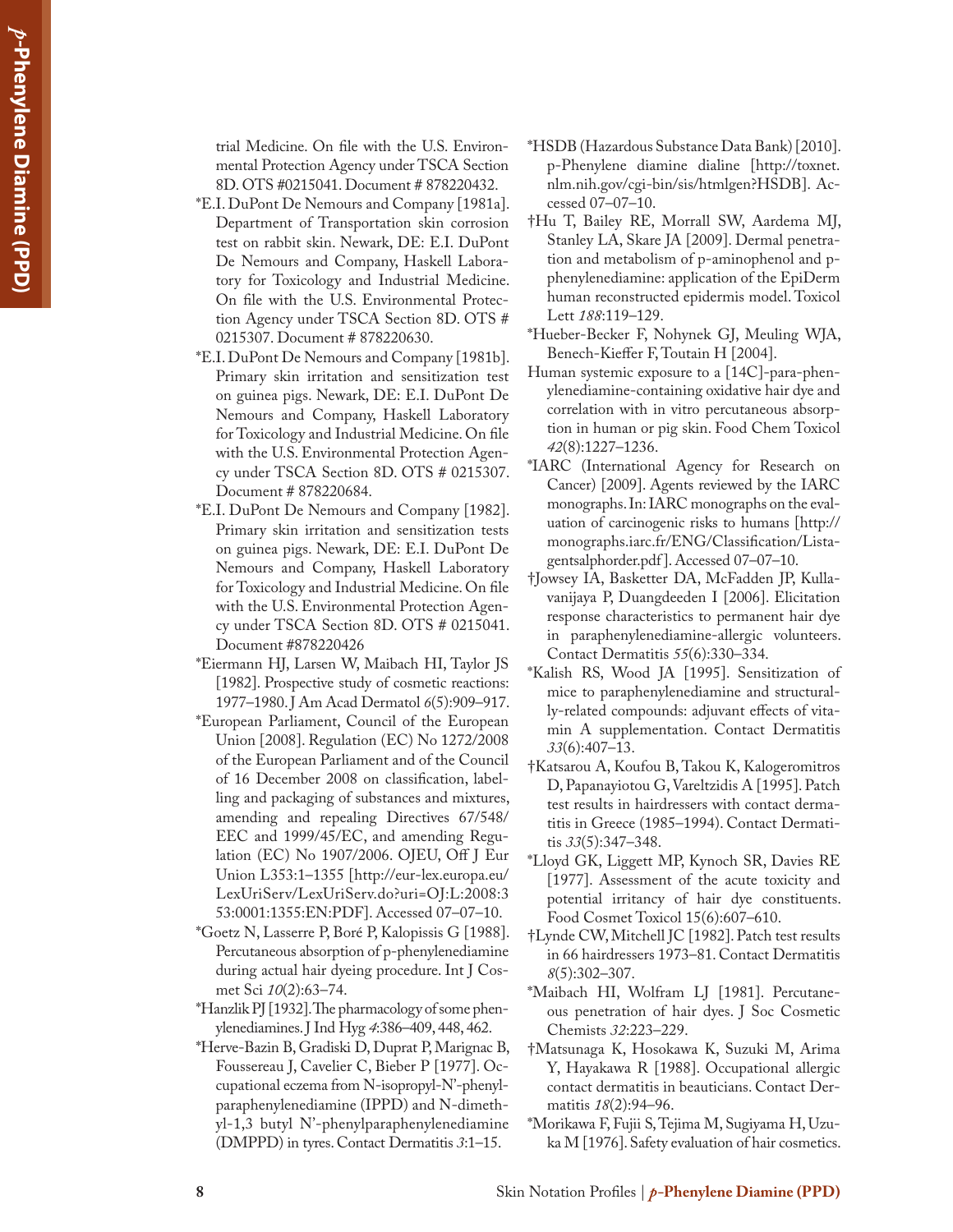In: Toda K, Ishibashi Y, Hori Y, Morikawa F (Eds.), Biology and disease of hair. Baltimore, MD: University Park Press, pp. 641–657.

- \*NIOSH [2005]. NIOSH pocket guide to chemical hazards. Cincinnati, OH: U.S. Department of Health and Human Services, Centers for Disease Control and Prevention, National Institute for Occupational Safety and Health, DHHS (NIOSH) Publication No. 2005–149 [http:// www.cdc.gov/niosh/npg/]. Accessed 07–07–10.
- \*NIOSH [2009]. Current intelligence bulletin 61: a strategy for assigning new NIOSH skin notations. Cincinnati, OH: U.S. Department of Health and Human Services, Centers for Disease Control and Prevention, National Institute for Occupational Safety and Health, DHHS (NIOSH) Publication No. 2009–147 [http://www.cdc.gov/niosh/docs/2009-147/ pdfs/2009-147.pdf ]. Accessed 07–07–10.
- †Nixon R, Roberts H, Forwen K, Sim M [2006]. Knowledge of skin hazards and the use of gloves by Australian hairdressing students. Contact Dermatitis *54*:112–116
- \*NTP (National Toxicology Program) [2009]. Eleventh report on carcinogens (RoC) [http://ntp. niehs.nih.gov/index.cfm?objectid=32BA9724- F1F6-975E-7FCE50709CB4C932]. Accessed 07–07–10.
- \*OSHA (Occupational Safety and Health Administration) [2009]. m-, o- and p-Phenylenediamine. In: Index of sampling and analytical methods [http://www.osha.gov/dts/sltc/methods/organic/ org087/org087.html]. Accessed 07–07–10.
- \*Rojanapo W, Kupradinun P, Tepsuwan A, Chutimataewin S, Tanyakaset M [1986]. Carcinogenicity of an oxidation product of p-phenylenediamine. Carcinogenesis *7*(12):1997–2002.
- †Sosted H, Menne T, Johansen JD [2006]. Patch test dose–response study of p-phenylenediamine: thresholds and anatomical regional differences. Contact Dermatitis *54*(3):145–149.
- \*Steiling W, Kreutz J, Hofer H [2001]. Percutaneous penetration/dermal absorption of hair dyes in vitro. Toxicol Vitro *15*(4–5):565–570.
- \*Stenback FG, Rowland JC, Russell LA [1977]. Non-carcinogenicity of hair dyes: lifetime percutaneous applications in mice and rabbits. Food Cosmet Toxicol *15*(6):601–606.
- \*UNECE (United Nations Economic Commission for Europe) [2007]. Part 3: health hazards. In: Globally harmonized system of classification and labelling of chemicals (GHS). 2nd Rev. Ed. [http://www.unece.org/trans/danger/publi/ghs/ ghs\_rev02/02files\_e.html]. Accessed 07–07–10.
- \*USEPA [1988]. Recommendations for and documentation of biological values for risk assessment. Report No. 600/6-87/008. [http://cfpub.epa. gov/ncea/cfm/recordisplay.cfm?deid=34855]. Accessed 07–07–10.
- \*USEPA [2009]. Integrated Risk Information System (IRIS) [http://www.epa.gov/iris/]. Accessed 07–07–10.
- \*Wolfram LJ, Maibach HI [1985]. Percutaneous penetration of hair dyes. Arch Dermatol Res *277*(3):235–241.
- \*Xie Z, Hayakawa R, Sugiura M, Kojima H, Konishi H, Ichihara G, Takeuchi Y [2000]. Experimental study on skin sensitization potencies and cross-reactivities of hair-dye-related chemicals in guinea pigs. Contact Dermatitis *42*(5):270–275.
- †Yamano T, Shimizu M [2009]. Skin sensitization potency and cross-reactivity of p-phenylenediamine and its derivatives evaluated by nonradioactive murine local lymph node assay and guinea-pig maximization test. Contact Dermatitis *60*:193–198.
- †Yazar K, Boman A, Liden C [2009]. Potent skin sensitizers in oxidative hair dye products on the Swedish market. Contact Dermatitis 61:269–275.
- \*Younger Laboratories [1978]. Toxicity studies on para-phenylenediamine. St. Louis: Younger Laboratories. Project #Y-78-192 for Monsanto Company.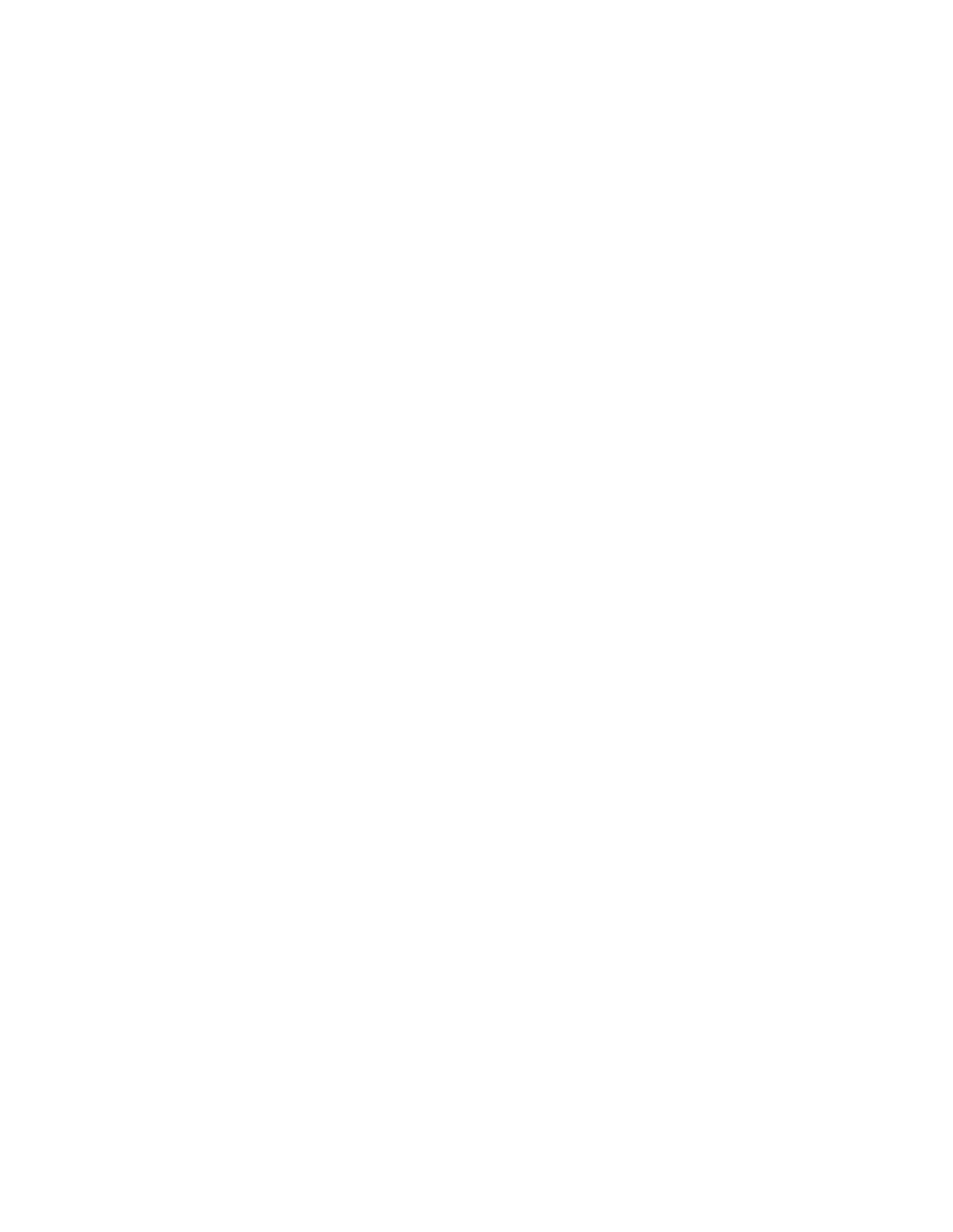## **Appendix: Calculation of the SI Ratio for PPD**

This appendix presents an overview of the SI ratio and a summary of the calculation of the SI ratio for PPD. Although the SI ratio is considered in the determination of a substance's hazard potential following skin contact, it is intended only to serve as supportive data during the assignment of the NIOSH SK. An in-depth discussion on the rationale and calculation of the SI ratio can be found in Appendix B of the *Current Intelligence Bulletin (CIB) 61: A Strategy for Assigning New NIOSH Skin Notations* [NIOSH 2009].

#### **Overview**

The SI ratio is a predictive algorithm for estimating and evaluating the health hazards of skin exposure to substances. The algorithm is designed to evaluate the potential for a substance to penetrate the skin and induce systemic toxicity [NIOSH 2009]. The goals for incorporating this algorithm into the proposed strategy for assigning the SYS notation are as follows:

- 1. Provide an alternative method to evaluate substances for which no clinical reports or animal toxicity studies exist or for which empirical data are insufficient to determine systemic effects.
- 2. Use the algorithm evaluation results to determine whether a substance poses a skin absorption hazard and should be labeled with the SYS notation.

The algorithm evaluation includes three steps: (1) determining a skin permeation coefficient  $(K_p)$  for the substance of interest, (2) estimating substance uptake by the skin and respiratory absorption routes, and (3) evaluating whether the substance poses a skin exposure hazard.

The algorithm is flexible in the data requirement and can operate entirely on the basis of the physicochemical properties of a substance and the relevant exposure parameters. Thus, the algorithm is independent of the need for biologic data. Alternatively, it can function with both the physicochemical properties and the experimentally determined permeation coefficient when such data are available and appropriate for use.

The first step in the evaluation is to determine the  $K_{\text{p}}$  for the substance to describe the transdermal penetration rate of the substance [NIOSH 2009]. The  $K_p$ , which represents the overall diffusion of the substance through the stratum corneum and into the blood capillaries of the dermis, is estimated from the compound's molecular weight (MW) and base-10 logarithm of its octanol–water partition coefficient (log  $K_{\text{OW}}$ ). In this example,  $K_{p}$  is determined for a substance with use of Equation 1. A self-consistent set of units must be used, such as cm/hr, outlined in Table A1. Other model-based estimates of  $K_p$  may also be used [NIOSH 2009].

#### **Equation 1: Calculation of Skin Permeation**  Coefficient (K<sub>n</sub>)



where  $K_{\text{psc}}$  is the permeation coefficient in the lipid fraction of the stratum corneum,  $K_{pol}$  is the coefficient in the protein fraction of the stratum corneum, and  $K_{aq}$  is the coefficient in the watery epidermal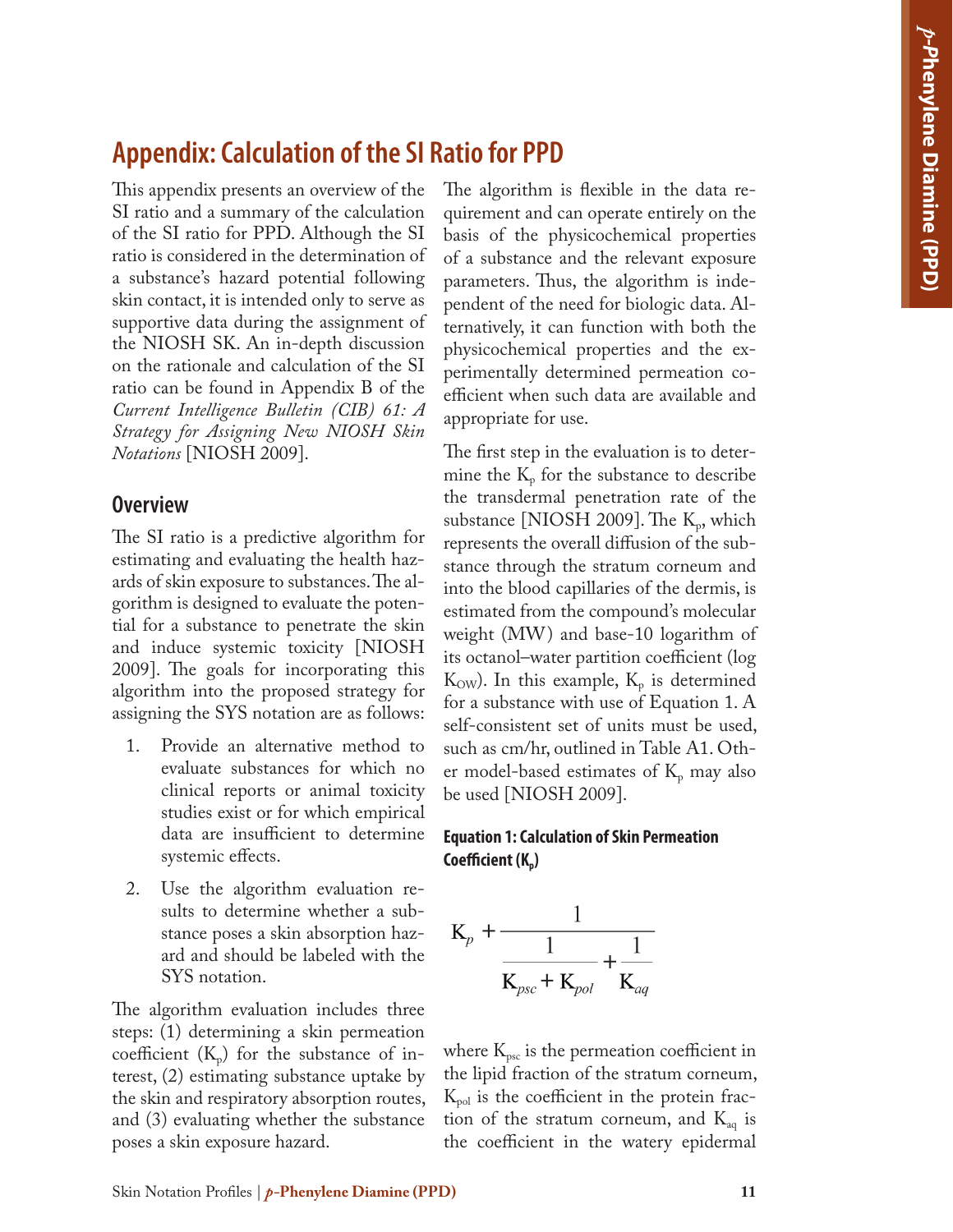| Variables used in calculation                                                        | <b>Units</b>   | Value                    |
|--------------------------------------------------------------------------------------|----------------|--------------------------|
| Skin permeation coefficient                                                          |                |                          |
| Permeation coefficient of stratum corneum lipid path $(K_{\text{psc}})$              | cm/hr          | 0.00043                  |
| Permeation coefficient of the protein fraction of the<br>stratum corneum $(K_{pol})$ | cm/hr          | $1.46071 \times 10^{-5}$ |
| Permeation coefficient of the watery epidermal layer $(K_{aq})$                      | cm/hr          | 0.24041                  |
| Molecular weight (MW)*                                                               | amu            | 108                      |
| Base-10 logarithm of its octanol-water partition<br>coefficient (log $K_{OW}$ )*     | None           | $-0.3$                   |
| Calculated skin permeation coefficient $(K_p)$                                       | cm/hr          | 0.00044                  |
| Skin dose                                                                            |                |                          |
| Water solubility $(S_W)^*$                                                           | $mg/cm^3$      | 37                       |
| Calculated skin permeation coefficient $(K_p)$                                       | cm/hr          | 0.00044                  |
| Estimated skin surface area (palms of hand)                                          | $\text{cm}^2$  | 360                      |
| Exposure time                                                                        | hr             | 8                        |
| Calculated skin dose                                                                 | mg             | 47.33                    |
| <b>Inhalation</b> dose                                                               |                |                          |
| Occupational exposure limit (OEL) <sup>†</sup>                                       | $mg/m^3$       | 0.1                      |
| Inhalation volume                                                                    | m <sup>3</sup> | 10                       |
| Retention factor (RF)                                                                | None           | 0.75                     |
| Inhalation dose                                                                      | mg             | 0.75                     |
| Skin dose-to-inhalation dose (SI) ratio                                              | None           | 63.1                     |

**Table A1. Summary of data used to calculate the SI ratio for methyl cellosolve** 

\*Variables identified from SRC [2009].

†The OEL used in calculation of the SI ratio was the NIOSH-recommended exposure limit (REL) [NIOSH 2005].

layer. These components are individually estimated by

log K<sub>psc</sub> = −1.326 + 0.6097 × log K<sub>OW</sub> −  $0.1786 \times MW^{0.5}$ 

$$
K_{\rm pol} = 0.0001519 \times MW^{-0.5}
$$

$$
K_{aq} = 2.5 \times MW^{-0.5}
$$

The second step is to calculate the biologic mass uptake of the substance from skin absorption (skin dose) and inhalation (inhalation dose) during the same period of exposure. The skin dose is calculated as a mathematical product of the  $K_p$ , the water solubility  $(S_W)$  of the substance, the exposed skin surface area, and the duration of exposure. Its units are milligrams (mg). Assume

that the skin exposure continues for 8 hours to unprotected skin on the palms of both hands (a surface area of  $360 \text{ cm}^2$ ).

#### **Equation 2: Determination of Skin Dose**

Skin dose = 
$$
K_p \times S_w \times E_x
$$
 posed skin sur-  
\nface area × Exposure time

= 
$$
K_p(cm/hr) \times S_w (mg/cm^3) \times 360 cm^2 \times 8 hours
$$

The inhalation dose (in mg) is derived on the basis of the occupational exposure limit (OEL) of the substance—if the OEL is developed to prevent the occurrence of systemic effects rather than sensory/irritant effects or direct effects on the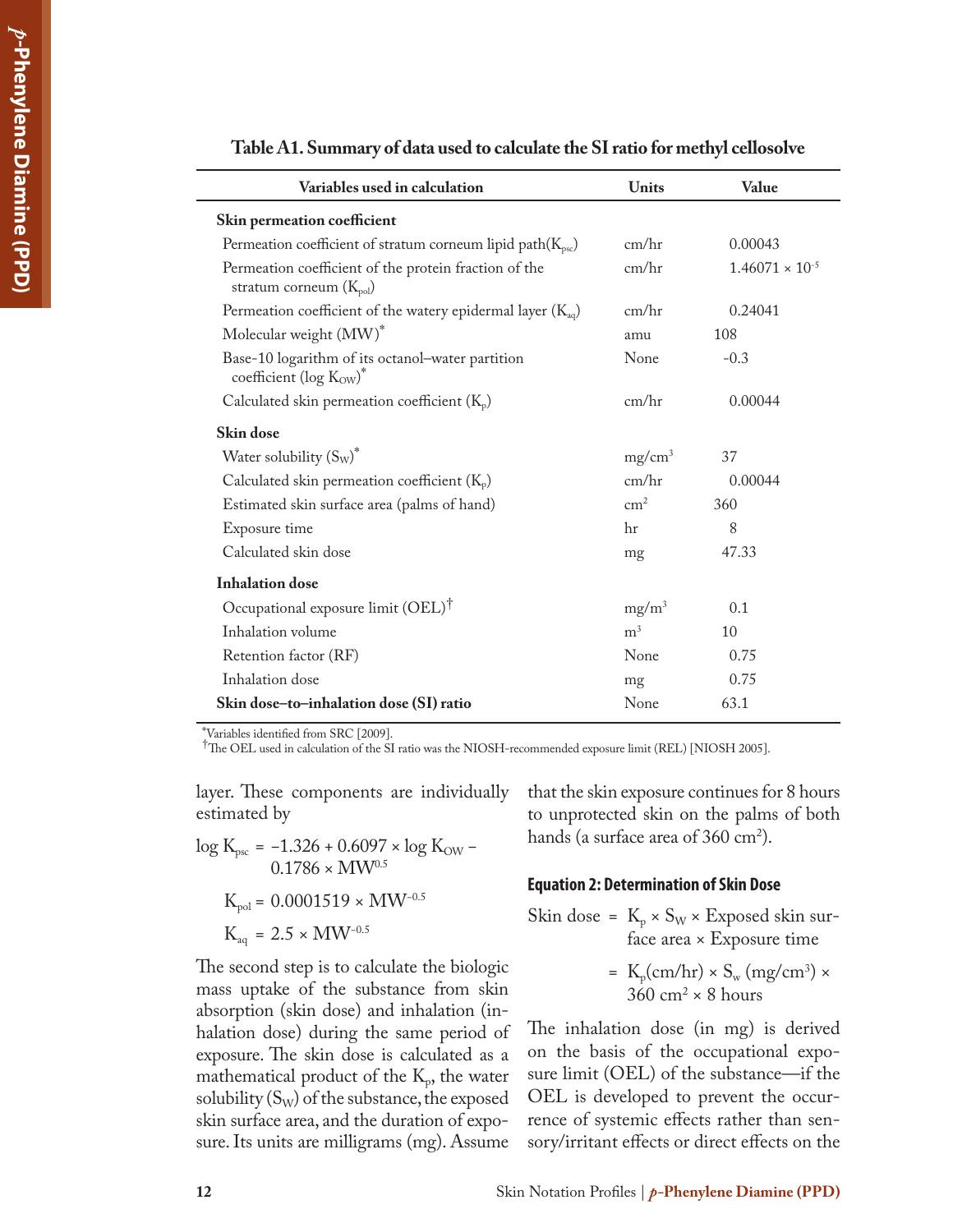respiratory tract. Assume a continuous exposure of 8 hours, an inhalation volume of 10 cubic meters  $(m^3)$  inhaled air in 8 hours, and a factor of 75% for retention of the airborne substance in the lungs during respiration (retention factor, or RF).

#### **Equation 3: Determination of Inhalation Dose**

Inhalation dose = OEL × Inhalation volume × RF

$$
= \text{OEL (mg/m³)} \times 10
$$

$$
m^3 \times 0.75
$$

The final step is to compare the calculated skin and inhalation doses and to present the result as a ratio of skin dose to inhalation dose (the SI ratio). This ratio quantitatively indicates (1) the significance of dermal absorption as a route of occupational exposure to the substance and (2) the contribution of dermal uptake to systemic toxicity. If a substance has an SI ratio greater than or equal to 0.1, it is considered a skin absorption hazard.

#### **Calculation**

Table A1 summarizes the data applied in the previously described equations to determine the SI ratio for PPD. The calculated SI ratio was 63.1. On the basis of these results, PPD is predicted to represent a skin absorption hazard.

#### **Appendix References**

- NIOSH [2005]. NIOSH pocket guide to chemical hazards. Cincinnati, OH: U.S. Department of Health and Human Services, Centers for Disease Control and Prevention, National Institute for Occupational Safety and Health, DHHS (NIOSH) Publication No. 2005–149 [http:// www.cdc.gov/niosh/npg/]. Accessed 07–07–10.
- NIOSH [2009]. Current intelligence bulletin 61: a strategy for assigning new NIOSH skin notations. Cincinnati, OH: U.S. Department of Health and Human Services, Centers for Disease Control and Prevention, National Institute for Occupational Safety and Health, DHHS (NIOSH) Publication No. 2009–147 [http://www.cdc.gov/niosh/docs/2009-147/ pdfs/2009-147.pdf ]. Accessed 07–07–10.
- SRC [2009]. Interactive PhysProp database demo [http://www.srcinc.com/what-we-do/databaseforms.aspx?id=386]. Accessed 12–02–09.